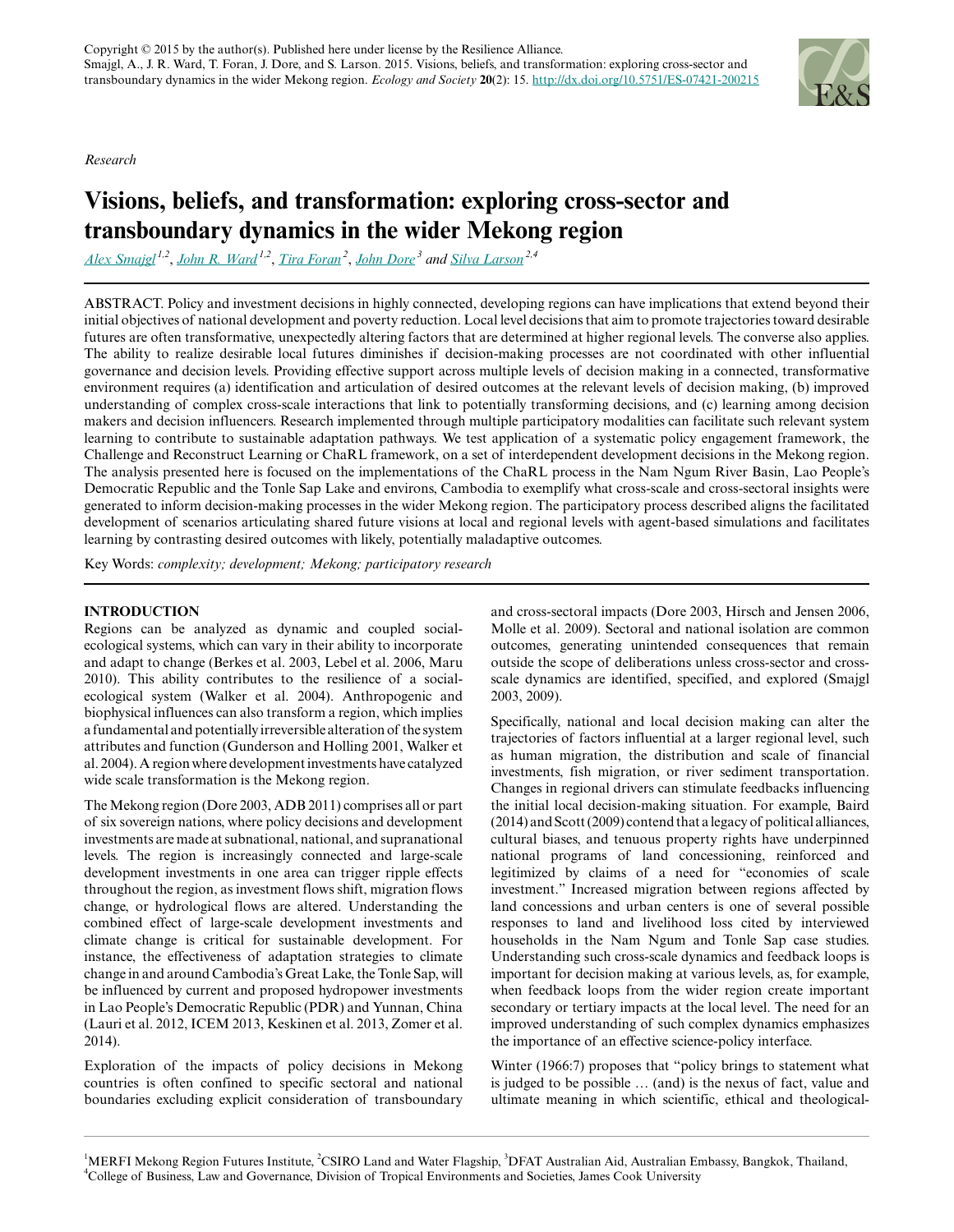philosophical reflections meet." The ability for science to effectively contribute to policy deliberations partially depends on the complexity of the system under consideration, the degree of factual reliability or uncertainty, both perceived and actual, the extent of contested values, and the capacity of affected interests to negotiate competing claims (Hisschemöller and Hoppe 1996, Hoppe 2005, Pielke 2007, Sen 2009). Laswell (1971) emphasized the interdependence of knowledge contributions and value classes in a context of policy argumentation, challenging the efficacy of linear instrumental and conceptual models to explain sciencepolicy interactions and the willingness of decision makers to utilize scientific knowledge. Consistent with Laswell and focused on rural agricultural development, Clay and Schaffer (1986:192) argue a more plausible policy process would recognize that "… the whole life of policy is a chaos of purposes and accident. It is not at all a matter of the rational implementation of the so-called decisions through selected strategies."

Existing conceptualizations distinguish science-policy deliberations into for example, structured versus unstructured problems by locating them according to the dual dimensions of either ethical or empirical uncertainty and the degree of value consensus (Funtowicz and Ravetz 1993, Hisschemöller and Hoppe 1996, Pielke 2007). Structured problems represent relative certainty of salient, valid knowledge coupled with concordant values, beliefs, and norms of affected interests. Standardized methods and analytics are generally clearly defined for structured problem resolution and decision making tends to be unilateral. Conversely, unstructured problems are characterised by high knowledge/ factual uncertainty coupled with value conflict and poorly defined analytical resolutions, representing a class of problem regularly encountered in for example energy security and natural resource development decisions. Decision makers are also subject to bounded rationality (Simon 1972), cognitive biases and constraints (Kahneman 2011), a reliance on often firmly entrenched heuristics (Gigerenzer and Todd 2001), and divergent but valid rationalities (Faucheux et al. 1995, Kollock 1998, Größler 2004, Sen 2009) when confronted with unstructured problems and complex systems.

Clay and Schaffer (1986), Funtowicz and Ravetz (1993), Hisschemöller and Hoppe (1996), Sterk et al. (2009), and Stirling (2010) argue that decision makers regularly deploy strategies to reduce the complexity of policy choice arenas, avoiding scrutiny of proposed initiatives and limiting the exploration of alternatives that correspond with stated objectives. Containment biases that either limit or omit the representation of contested values, or restrict knowledge and arguments to those that correspond with criteria acceptable to current political beliefs are common strategies. Gasper and Apthorpe (1996), Shore and Wright (1997), and Cornwall (2007) contend that containment is a function of existing power relations, biasing social values and actions, framing problems and policy solutions, and thus legitimizing certain knowledge, actions, and actors, while delegitimizing others (Leach et al. 1999, Friend and Moench 2013).

Participatory research approaches are increasingly utilized to (1) establish an effective policy-science interface within complex, unstructured problems, (2) improve system learning, and (3) resist attempts to avoid or constrain policy deliberations. Participatory research is a very diverse field, largely applied in the domains of public health, environmental management, and education (Cornwall and Jewkes 1995). The common denominator for participatory approaches is that knowledge and attendant influence is not confined to the realm of science (Cornwall and Jewkes 1995). Cash et al. (2003) argue that for effective participation of affected interests, knowledge needs to be agreed as valid, salient, and legitimate. However, the degree to which community knowledge is commissioned (or omitted), what knowledge is exchanged, and what modalities are deployed between participating stakeholders varies widely (Barreteau et al. 2010). In cases with strong utilization of modeling the terminology mostly changes to participatory modeling. Voinov and Bousquet (2010) provide an excellent overview of participatory modeling while Barreteau et al. (2010) provide a useful framework for distinguishing different types of participatory modeling approaches. Most prominent examples for participatory research include community-based participatory research and action research (Cornwall and Jewkes 1995) and participatory action research (McIntyre 2008). It needs to be emphasized that both of these groups include a range of diverse approaches. Prominent approaches within participatory modeling include companion modeling (Bousquet et al. 2006) and mediated modeling (van den Belt 2004).

Evaluation within the domains of participatory research and participatory modeling is largely limited to qualitative descriptions of impacts without a systematic and replicable experimental design. Ideally, participatory interventions are either compared with a control situation that is either not exposed to participatory activities; or elements in the decision-making context that do not find explicit consideration during the participatory process are monitored. It seems likely that the respective approach is deemed successful if targeted aspects of decisions or actions are amended while nontargeted, but monitored, aspects remain constant.

An additional evaluation dimension is the level of effectiveness. Multiple approaches can lead to a positive effect and it is desirable to qualify if one approach is more effective than another. Such a comparative perspective requires constant metrics across multiple participatory designs, which is difficult because metrics are process and objective specific (i.e., conflict resolution, learning, prediction), are context dependent (indicators related to health, education, resource use, knowledge), and on the level (i.e., community, governance). Differences in these dimensions make formal comparisons of alternative participatory modeling approaches difficult.

We test the application of a systematic science-policy engagement framework (the Challenge and Reconstruct Learning or ChaRL framework; Smajgl and Ward 2013*a*) on a set of interdependent development decisions in the Mekong region. The ChaRL framework is intended to address the deficit of formal evaluation and monitoring that is a general characteristic of participatory modeling approaches, particularly those concerned with unstructured policy deliberations. The primary objective of the participatory process is to engender and facilitate learning and as a corollary, better align intended development decisions with stated objectives and outcomes. Because learning is central to the process, the ChaRL framework utilizes changes in elicited beliefs and values as psychometric assessments.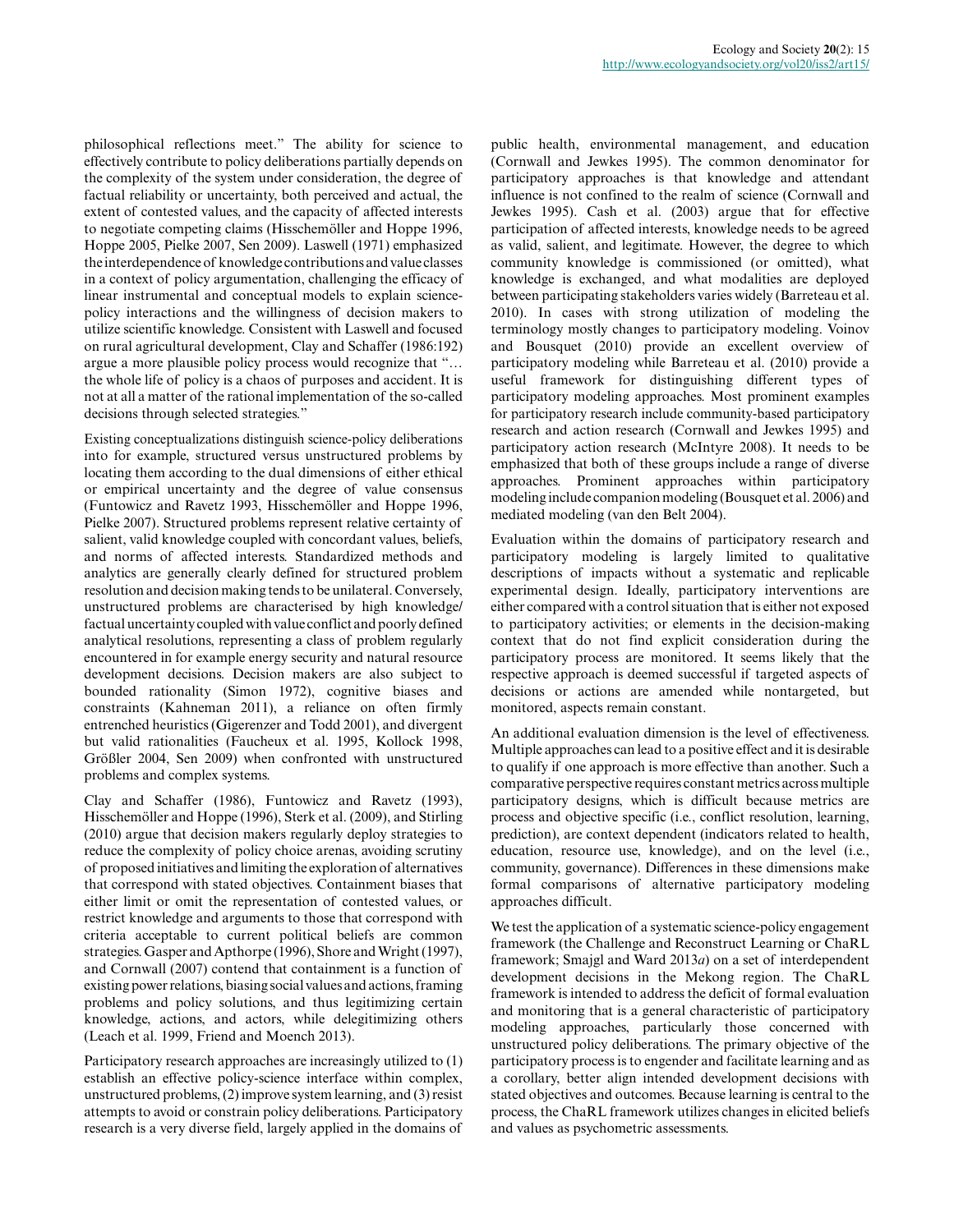The analysis presented here is focused on the implementations of the ChaRL process in the Nam Ngum River Basin, Lao PDR, and the Tonle Sap Lake and its environs, Cambodia to exemplify what cross-scale and cross-sectoral insights were generated to inform decision-making processes in the Mekong region. The application of the framework focused on decisions concerned with the competing claims of food, water, and energy security. The methods included holistic scenario development, expert panel assessments, household livelihood surveys, and agent-based modeling. We provide relevant background on the Mekong region, followed by the theoretical background for the ChaRL framework and results from an implementation of the ChaRL. Although focused on the Nam Ngum River Basin and Tonle Sap we also introduce some of the transboundary implications of national development strategies. We conclude the discussion with an analysis of monitoring and evaluation data that is presented against the backdrop of other participatory approaches.

## **THE MEKONG REGION**

There are many conceptualizations and constructs that define the Mekong: the river, the river basin, and the region. To set the context for the subsequent discussion, it is important to briefly introduce each.

There are many rivers in the wider Mekong region, but the iconic Mekong River is the epicentre of contemporary debates about water resources development in the Southeast Asian region. It is the longest river in Southeast Asia with an estimated length of 4909 km (Liu et al. 2007) making the Mekong the 12th longest river in the world and the 8th largest volumetric water flow.

The Mekong River Basin is approximately 800,000 km² (IUCN et al. 2003). It comprises a very small percentage of the territory of China, 4% of Myanmar, 97% of Laos, 36% of Thailand, 86% of Cambodia, and 20% of Vietnam (MRC 2011), depicted in Figure 1. There are about 70 million people living in the basin, but strikingly, there are only 9 cities with more than 100,000 people, with only 2% of the total area classed as urban or industrial. Approximately 42% of the land is still classified as forested, albeit this is 70% less than estimates of the original forest cover. A further 17% is classified as grasslands, savannah, and shrub-land, and 9% as wetlands, most, but not all in the delta. Cropping is estimated at 38% of land area, with less than 10% of this being irrigated (MRC 2011, ADB 2012).

The Mekong River and its basin are a subset of the region (Fig. 1). Across the region, local communities, governments, civil society organizations, business interests, donors, and international agencies affect and are affected by development decisions and seek effective representation of their often competing claims and interests.

We define the Mekong region to encompass the territory, ecosystems, people, economies, and politics of Cambodia, Laos, Myanmar, Thailand, Vietnam, and China's Yunnan Province (Mingsarn and Dore 2003). This region covers 2.3 million km² and is home to more than 260 million people (ADB and UNEP 2004). Social and economic conditions, ethnicity, and negotiating powers all vary enormously. Aggregated national statistics do not adequately reflect the cultural and political contextual diversity of the region, nor the environmental complexity.

**Fig. 1**. The Mekong region and the five local studies considered in this study, including the two documented in this paper.



Significant parts of the region were in turmoil for much of the latter half of the 20th century as a result of a series of wars, internal strife, and external responses including the imposition of trade embargoes. Despite a tumultuous recent history, the Mekong region has had a period of relative inter-national peace since the early 1990s. There is a view that the region's abundant natural resources, such as water, forest, fisheries, biodiversity, minerals, and energy, provide enormous wealth creation possibilities. Proponents argue that the potential economic benefits from the use of these resources remain underutilized and untapped. However, current development and resource use has led to vastly disproportionate distribution of benefits and costs (Molle et al. 2009). One way of checking abuses is to ensure that alternative development trajectories, including the expansion of water-related initiatives, are scrutinised in the public sphere.

The Nam Ngum River Basin covers 7% of the Lao PDR land area and is home to approximately 500,000 people, or 9% of total population (WREA 2008, Lacombe et al. 2014). Agricultural production in the Vientiane Plain produces the majority of food, where one-third of the nation's irrigated area is located and the site of potential irrigation expansion (Bartlett et al. 2012). Several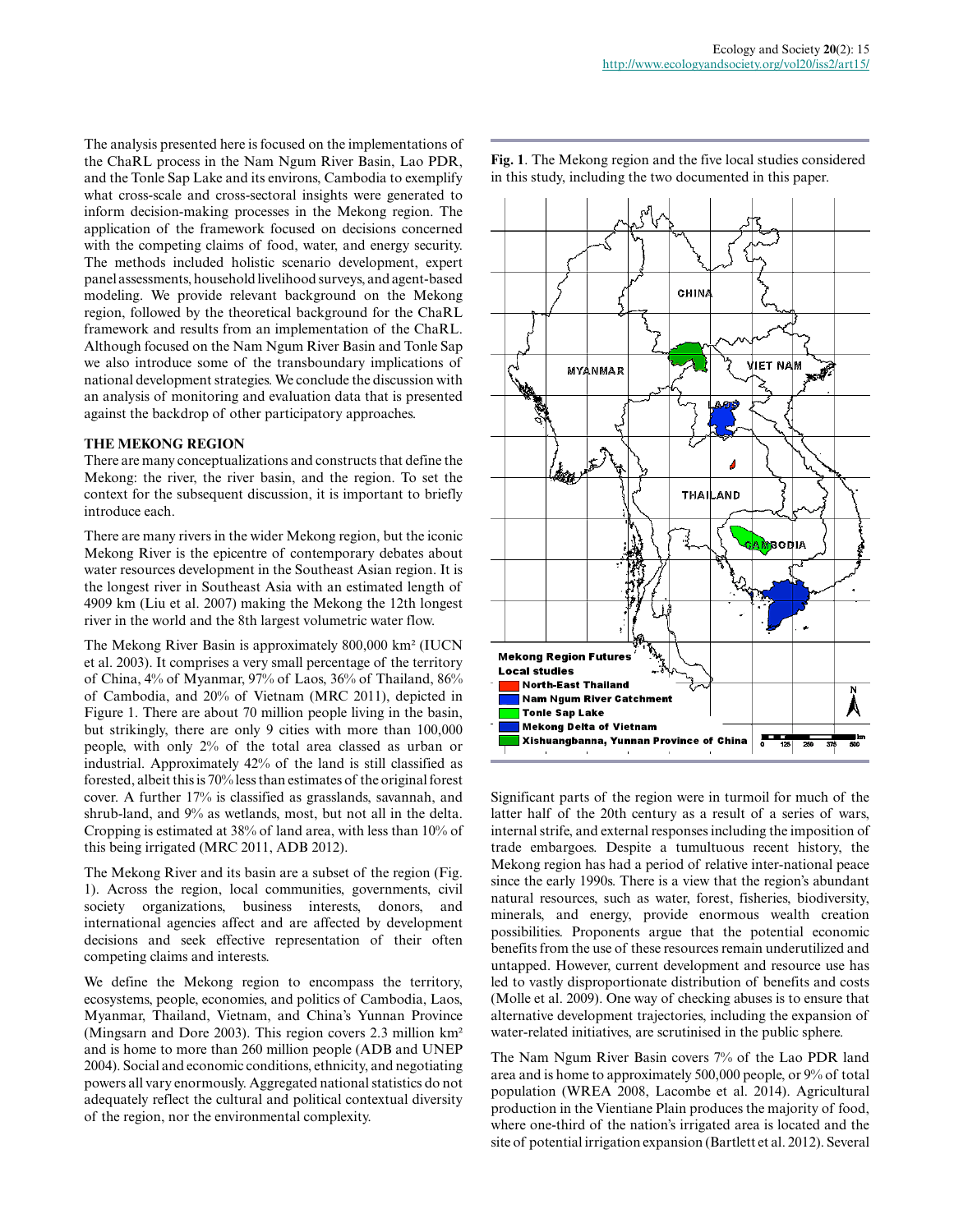irrigation projects up to 100,000 hectares are in various stages of planning as part of a larger government strategy to turn the basin into a national and regional production area for rice and vegetables (Jeuland et al. 2014). Additional discussions prevail on the diversion of flow from the Nam Ngum River to water-scarce areas in northeast Thailand via a large interbasin transfer (Bartlett et al. 2012). The decision-making and planning processes in the Nam Ngum Basin are of regional relevance because the Nam Ngum River contributes, on average, 22 billion  $m<sup>3</sup>$  to the Mekong River flow, or approximately 4.3% of total average flow. Contribution of the Nam Ngum to Mekong dry season flow, subject to hydropower dam operations, is in the order of 15-20% (Lacombe et al. 2014). Thus, decisions altering the water flow are likely to shift hydrological constraints downstream, a consideration influencing deliberations in the Tonle Sap Lake case study.

In the Tonle Sap Lake, sediment and nutrient flux and primary productivity are highly dependent on the annual Mekong River flood pulse, varying in size from 3000 km² to 14,500 km². The population is estimated at more than 1.8 million, 61% engaged in agriculture and 4.5% in fishing. The Tonle Sap plays a critical role in food production in Cambodia, particularly the annual fish catch estimated at between 290,000 to 430,000 tonnes (Van Zalinge et al. 2000). Keskinen et al. 2011 estimate that 80% of the Cambodian population are reliant on the Tonle Sap fish catch for critical protein source. Keskinen et al. (2011, 2013) and Kummu and Sarkkula (2008) estimate that the cumulative effects of upstream hydropower operations and attendant nutrient flux, potentially reduces the lake's primary productivity by up to 50%. The effect on fisheries remains a subject of ongoing and vigorous debate.

# **METHODS**

## **The Challenge and Reconstruct Learning framework (ChaRL)**

Improving decision makers' understanding of the possible implications that large-scale changes might have in the Mekong region requires an approach that effectively bridges research and policy. This work aims to achieve such system learning by implementing the ChaRL (see the schematic in Fig. 2) framework (Smajgl and Ward 2013*a*). The framework entails five key steps to facilitate learning, accomplished via a structured and sequenced set of facilitated participatory workshops.

**Fig. 2**. The ChaRL framework – Challenge and Reconstruct Learning (adapted from Smajgl and Ward 2013*a*).



The five ChaRL steps define the structured process of formally questioning and measuring existing underlying assumptions (heuristics) and reconstructing revised assumptions within the understanding of a larger systems view. We understand such rational reconstruction in the tradition of Habermas (2005) as the key process of learning, which is facilitated as an exchange of intuitive knowledge.

Step 1 scopes out the context with the objectives, including the decision-making context and options, and the relevant success indicators as perceived by the decision makers. Inviting the relevant decision makers to codesign the research is critical to ensure high levels of engagement (Smajgl 2010).

In step 2 visions for a specified geographic location are developed as narratives of plausible futures desirable for all relevant stakeholders (Foran et al. 2013). This step might need to be implemented in multiple iterations if the set of decisions are likely to affect multiple action arenas, which demand separate facilitation. The iterative approach involves the presentation of visions from other locations or governance levels and invites the revision of the original vision draft, accounting for external implications and consequences. Shared visions are essential because otherwise participants revert to their sectoral goals when debating benefits of development strategies. Visions become normative benchmarks that are shared across competing sectoral interests.

During step 3 scientific evidence is presented to assess expected outcomes of contemplated decisions. During this step note takers formally record existing beliefs, expressed as statements that articulate perceived causal relationships held by decision makers.

Step 4 constitutes the core learning step because previously recorded beliefs are explicitly compared (a) with each other and (b) with scientific evidence. Revealed contrasts are discussed in the context of how pending decisions will contribute (or not) to the realization of desirable visions articulated in Step 1. This process facilitates the reconstruction of underpinning heuristics and assumptions (the set of beliefs) against the backdrop of desired futures. The process aims to guide the discussion session toward an action plan that first accounts for revealed disparities between beliefs and desired futures, and second has sufficient promise to achieve the desired future and avoid nondesired, maladaptive outcomes. Step 5 constitutes a specific set of actions, debated, revised, and agreed, to realize the participants' desired objectives and future vision.

Compared with other participatory approaches three key differences can be outlined. First, ChaRL develops shared visions as normative benchmarks to circumvent competitive sectoral interests. Second, in the wider domain of participatory research most approaches work at the level of households or individuals, whereas ChaRL is designed for multilevel governance interactions. Third, in contrast to most participatory research, ChaRL does not explicitly elicit stakeholder knowledge and treat it as scientific evidence. Instead, both stakeholder and scientific knowledge is elicited or produced, but kept separate to develop contrasts to facilitate learning in the final step 5 workshop. This is also a key difference to most participatory modeling approaches, which aim to translate stakeholders' perception of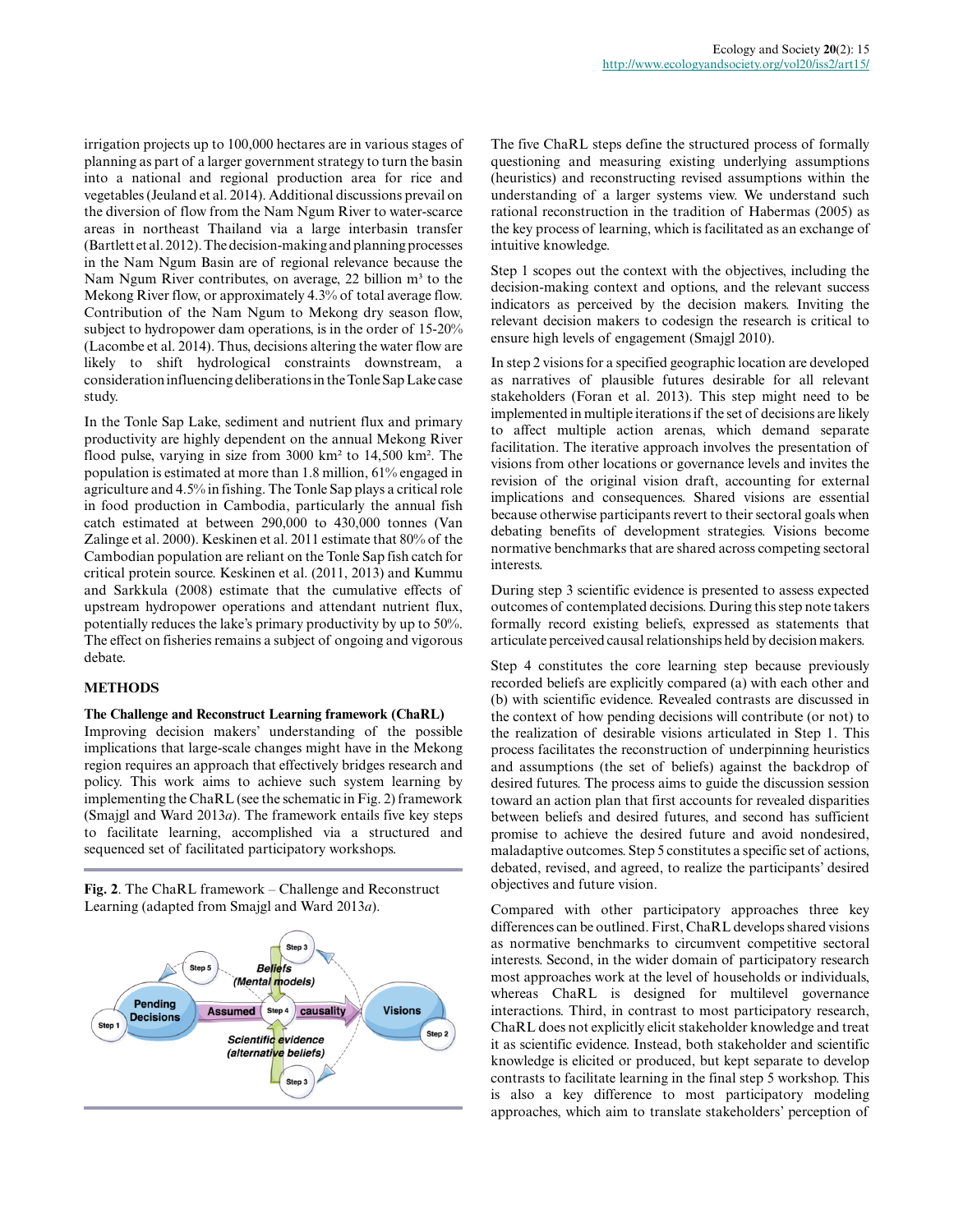the world into model design, as implemented in companion modeling, mediated modeling, or participatory simulation. The main reason for building the models based on primary data, i.e., information provided by household survey, rainfall data, or crop price ranges, and expert knowledge only is to maximize the model's potential to challenge participants' beliefs. Designing the model based on participant beliefs would reinforce existing beliefs and heuristics, constraining debate to align prevailing beliefs instead of potentially contradicting existing beliefs. Maintaining the independence of the two knowledge pools, allows for a controlled introduction of evidence and comparative analysis.

This does not imply that in all instances the scientific evidence is accepted as the superior understanding during the participatory process. Instead, scientific evidence is offered as an alternative viewpoint rather than a singular definitive result (Stirling 2010), which stakeholders often reject as unrealistic. These differences question the classification of the ChaRL framework as a participatory approach because it may not meet the criteria that constitute some definitions (Barreteau et al. 2010). However, shifting the project design into the hands of decision makers, allowing them to determine the scientific focus and enabling participants to use the methods and results are typical characteristics of participatory research.

# **Multilevel participatory process**

The ChaRL framework was implemented in a series of workshops conducted in five of the countries that comprise the Mekong region (see Fig. 3 ). Step 1 was implemented in 2010 as a series of stakeholder meetings and small design workshops to specify the decision-making context and design the research project. Three relevant decision-making levels emerged from this process: the provincial, the national, and the regional. Because of broader policy considerations and operational feasibility, development decisions were restricted to Lao PDR, Cambodia, Thailand, Vietnam, and Yunnan, excluding Myanmar. Decision makers from each country were invited to identify an impending investment or development decision they perceived as highly important for achieving national development goals. Decisions that had a low possibility to trigger regional ripple effects were excluded from further discussions. The following decisions emerged from implementing Step 1 of ChaRL (Fig. 1) in the Mekong region:

- **1.** Government payments for the conversion of rubber monocultures in Xishuangbanna,Yunnan;
- **2.** Large scale irrigation in the Nam Ngum River Basin in Lao PDR;
- **3.** Cross-basin water diversion in Hua Sai, northeast Thailand and the implications of energy crops;
- **4.** The effect of upstream dams on the Tonle Sap Lake and environs in Cambodia;
- **5.** The impact of sea-level rise and potential adaptation options on Vietnam's Mekong Delta.

This required the implementation of the ChaRL framework in five locations with national, provincial, and local stakeholders. In addition to these five processes, a parallel series of workshops was conducted to consider relevant supra-national decision makers.

The multimethod approach aimed to inform decision making and planning processes across the wider Mekong region, bringing subnational, i.e., local level, and supra-national interests into interlinking participative processes, the poly-centric governance principle (Ostrom 2010).

**Fig. 3**. Design and implementation steps in the Challenge and Reconstruct Learning (ChaRL) participatory process.



#### *The household survey*

A representative sample of 1000 households (20 randomly selected households from 50 randomly selected villages) was drawn from the three Tonle Sap livelihood zones (Keskinen et al. 2011) and Nam Ngum River Basin provinces, including upland catchments and the Vientiane plain. The process of translation and adaptation of survey instrument followed WHO guidelines recommending the steps of forward translation; expert panel back-translation; pretesting and cognitive interviewing (WHO 2011). Trained enumerators interviewed household members, following a pretested questionnaire translated into Khmer and Lao (Ward and Poutsma 2013). Responses were elicited to data classes summarized as follows: household composition and demographic attributes of all household members; household assets; net household income aggregated from primary, secondary, and tertiary dry and wet season agricultural production, up to three nonfarm activities and remittances; the perceived likelihood of occurrence and impact of factors influencing household livelihood status; the main attributes of self-assessed well-being; human value orientations that act as guiding life principles and the foundation of beliefs and behaviors; and intended adaptation strategies and future behavior in response to questions that framed hypothetical, specified changes in livelihood circumstances and factors (Ward and Poutsma 2013).

#### *The Mekong region simulation (Mersim) model*

The description of the agent-based model Mekong region simulation (Mersim; Smajgl et al. 2013) follows the Overview - Design concepts - Details (ODD) protocol (Grimm et al. 2006, 2010).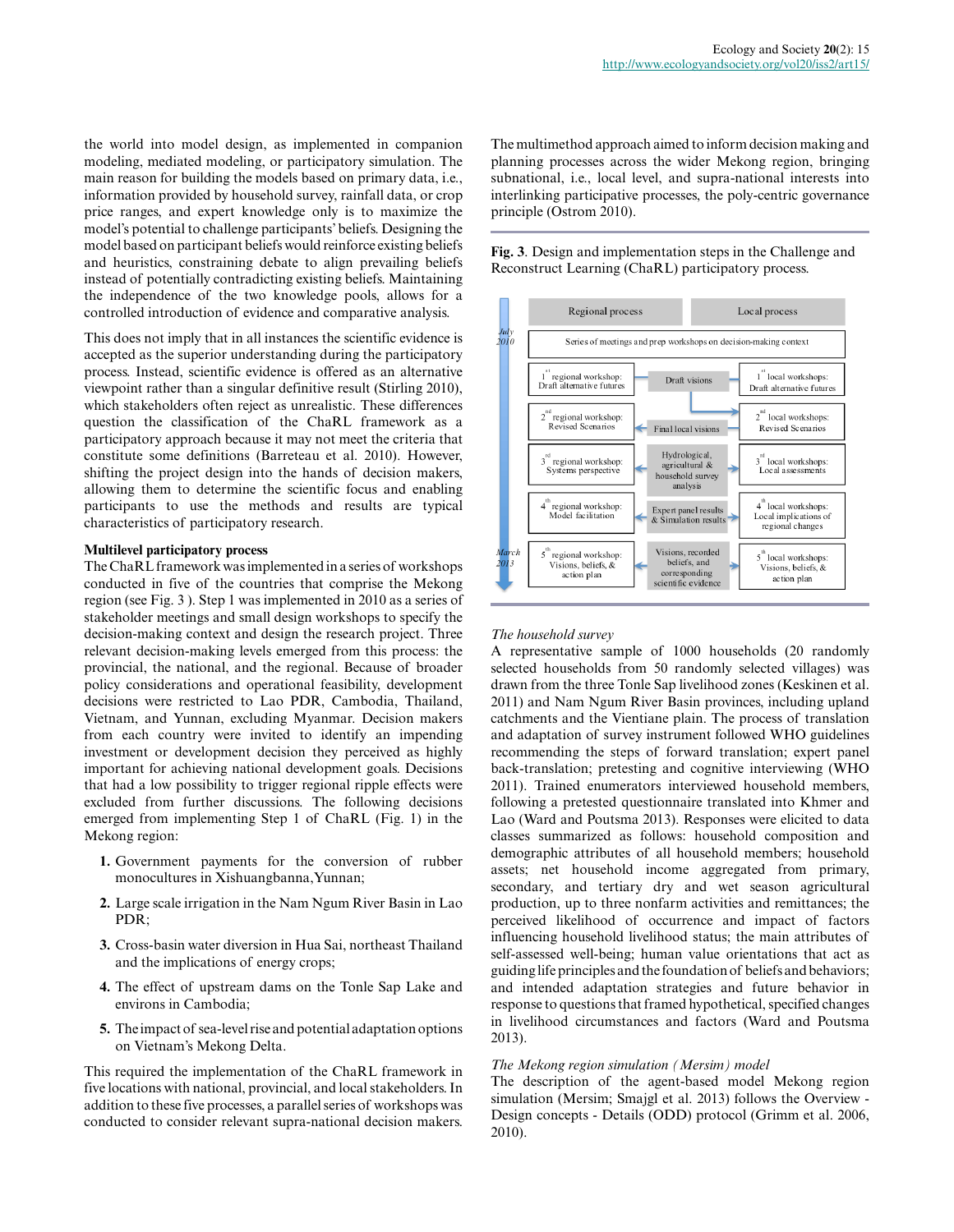Purpose of the model: The simulation model aims to contribute to the learning-focused ChaRL framework by providing insights in more complex social-ecological interactions.

State variables: Household income, household attributes, and selfselected livelihood factors, household location, land cover, subsistence production, and poverty rate.

Emergence: Poverty rate over time, spatial poverty patterns, livelihood changes, and land-use patterns.

Adaptation and objective: Household agents respond to income levels that result from paid labor or agricultural activities. Households' objectives are implicit to their behavioral response functions (or rules). Modeled agents respond to livelihood related changes based on intentional data elicited in the large-scale surveys. No additional optimization or satisficing assumption is implemented. As a corollary, household expectations and learning are not explicitly represented but implicitly captured by the empirically derived response strategies.

Stochasticity: Most parameters are assumed to be stochastic to resemble more realistic model assumptions, including crop prices, productivity, wages, and rainfall.

Initialization: The Mersim model utilizes five sets of GIS data: (1) administrative boundaries down to administrative villages, (2) soil data, (3) land-cover data, (4) rainfall projections, and (5) a digital elevation model. These datasets were used to specify the artificial landscape while household attributes and behavioral responses were parameterized based on the household survey.

Submodels: Household income is calculated in weekly steps as the sum of all livelihood activities that all household members engage in. This includes the monetization of subsidence production to avoid a misleading, underestimated quantification of poverty. Poverty is calculated as the percentage of people within a (administrative) village below the official poverty line.

## *Monitoring and evaluation*

Research impacts were evaluated by eliciting those causal beliefs that constitute major influences for key decision making agencies. Based on the theoretical underpinnings of the ChaRL framework we assume that systems learning would mobilize an amended set of participants' beliefs and value orientations (Smajgl and Ward 2013*a*).

The information treatments stakeholders experience during workshops 3 and 4 constitute new evidence that either aims to ground-truth assumptions on critical system variables or to introduce into the decision-making process higher levels of complexity. Stated beliefs, expressed as key causal statements (if X occurs then Y occurs), were recorded by formally trained observers during workshops 3 and 4. Training for all observers followed a specific, interactive, and consistent protocol. All revealed beliefs were explicitly presented during the fifth workshop and compared with scientific evidence. The final session and the discussion on how prior and alternative heuristics compare allows for eliciting evidence for research impact.

Individual value orientations of participants were elicited according to responses to the identical set of five human value scales and 15 scale items proposed by Stern et al. (1998), abbreviated from value scales originally developed by Schwartz

(1992, 1994) and described in Table 1. The five scale constructs measure individual levels of biocentricity, openness to change, conservatism or family security, altruism, and self-interest or egocentricity. Participants in the first, fourth, and fifth Nam Ngum and Tonle Sap workshops were invited to complete the written value item questionnaire. Responses were measured according to a 6-point numerical likert scale ranging from -1 for rating any values opposed to the principles that guide your life to 4 for rating a value of supreme importance as a guiding principle in your life. Questionnaire instructions suggested that there are usually no more than two scale items of supreme importance. The questionnaire response rate was approximately 75-95%, depending on the workshop and location. However, cultural obligations of participants to attend the royal cremation of King Norodom Sihonouk meant only six questionnaires  $(N = 45)$  were completed from the fifth Tonle Sap workshop.

## **RESULTS**

### **Nam Ngum River Basin, Lao PDR**

The second step of the ChaRL framework (Fig. 2, Visions), requires the development of visions with stakeholders related to the planning process. Participants in the Nam Ngum case study included the River Basin Committee Secretariat, Ministry for Natural Resources, and Environment's Department of Water Resources, community representatives, representatives of hydropower companies, NGOs, and provincial government actors.

Two sessions of holistic scenario workshops were held and produced a consistent set of desirable futures, expressed as small groups constructed storyline narratives. The visioning technique employed is described in Foran et al. (2013). The visioning was conducted in two iterations: an initial visioning step, ranking key influences according to the degree of perceived uncertainty and importance; followed by a second step in which participants were presented with draft visions from other local studies. Based on this input participants could revise their draft vision, acknowledging that transboundary effects shift the constraints assumed during the first visioning step. Key features of the final visions developed in the Nam Ngum comprised the following:

- **.** Poverty reduced and livelihoods improved;
- **.** Improved education and technical assistance;
- **.** Protection of headwaters and forests;
- **.** Development of industry and hydropower;
- **.** Development of irrigation schemes;
- **.** Access to new markets;
- **.** Policies that are fair to both developers and communities;
- **.** Effective community participation in all decisions;
- **.** Promote cooperation and coordination;
- **.** Equitable distribution of benefits and opportunities;
- **.** Poverty reduction developments that avoid floods, and minimize social conflict and water pollution.

As a part of the fourth step of the ChaRL framework (participatory workshops 3 and 4) participants were exposed to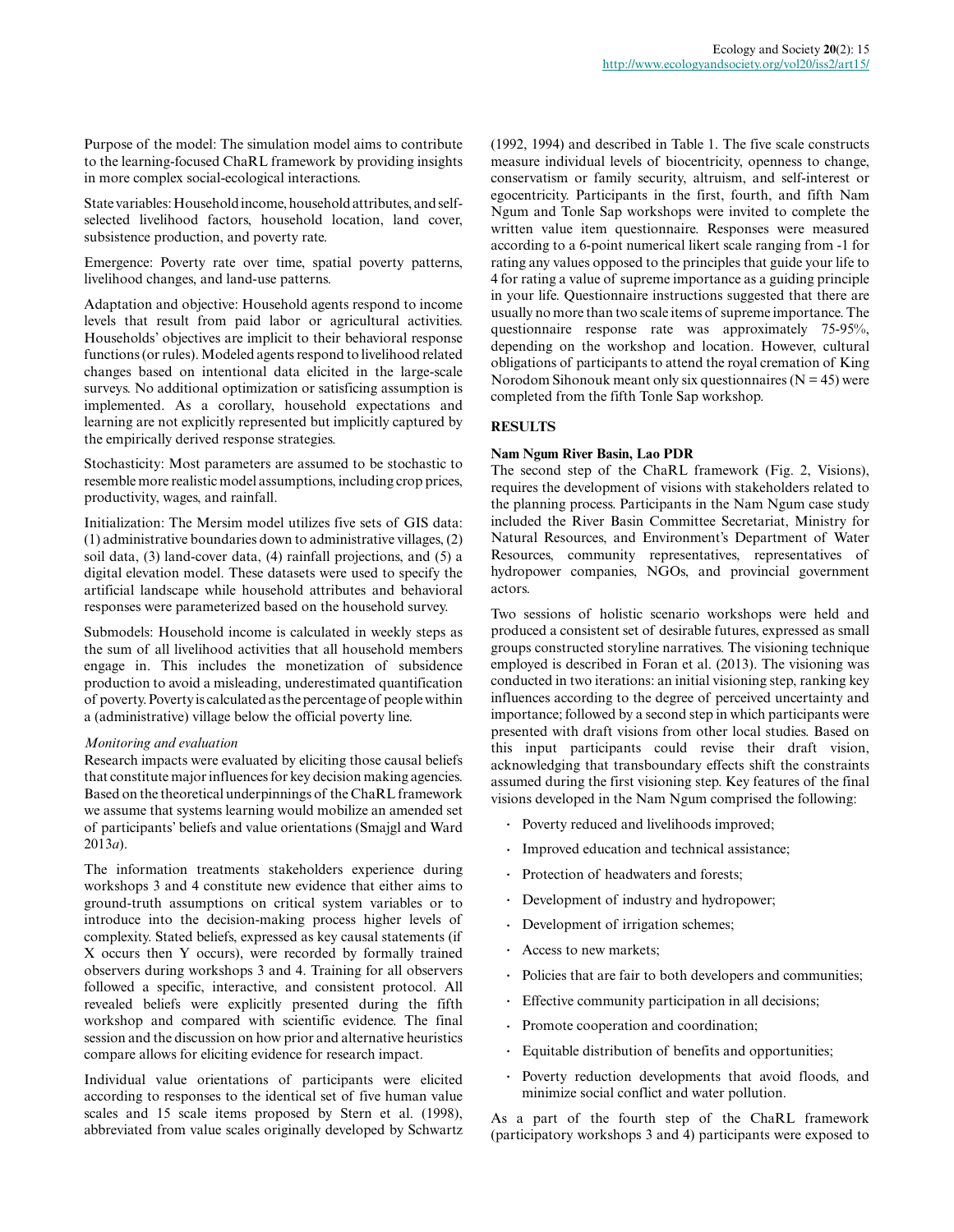**Table 1**. Comparison of the distribution of aggregated scale item scores: Tonle Sap workshop (WS) 1 compared with 4; and Nam Ngum workshop 4 compared with 5.

|                                                                                                                                                                                                | Tonle Sap          |                    |                                                           | Nam Ngum           |                    |                                                |
|------------------------------------------------------------------------------------------------------------------------------------------------------------------------------------------------|--------------------|--------------------|-----------------------------------------------------------|--------------------|--------------------|------------------------------------------------|
| Human values scale and scale item                                                                                                                                                              | WS 1 mean<br>(s.d) | WS 4 mean<br>(s.d) | $t$ value<br><i>(relative)</i><br>change in<br>mean diff) | WS 4 mean<br>(s.d) | WS 5 mean<br>(s.d) | $t$ value<br>(relative change<br>in mean diff) |
| Biocentric<br>Respecting the earth (harmony with other species)<br>Unity with nature (fitting into nature)<br>Protecting the environment (preserving nature)                                   | 17.77<br>(0.44)    | 15.83 (1.58)       | $6.20**$<br>Moderate<br>decrease                          | 15.33(1.46)        | 14.3(2.11)         | $2.010**$<br>Small decrease                    |
| Open to change<br>A varied life (filled with challenge, novelty, and change)<br>Curious (interested in everything, exploring)<br>An exciting life (stimulating experiences)                    | 16.18<br>(2.16)    | 14.48 (1.74)       | $2.91**$<br><b>Small</b><br>decrease                      | 14.52(1.69)        | 13.70 (1.77)       | 1.622<br>No difference                         |
| Conservative (family security)<br>Honoring parents and elders (showing respect)<br>Family security (safety for loved ones)<br>Self discipline (self restraint and resistance to<br>temptation) | 17.82<br>(0.53)    | 15.62(1.40)        | $7.60**$<br>Large<br>decrease                             | 16.52(1.17)        | 15.78 (1.48)       | 1.899*<br>Small decrease                       |
| Altruism<br>Social justice (correcting injustice, care for the weak)<br>Equality (equal opportunity for all)<br>A world at peace (free of war and conflict)                                    | 17.82<br>(0.53)    | 15.66(1.47)        | $7.19**$<br>Large<br>decrease                             | 16.57(1.63)        | 15.81 (1.69)       | 1.564<br>No difference                         |
| <b>Egocentric Self Interest</b><br>Authority (the right to lead or command)<br>Wealth (material possessions, money)<br>Influential (having an impact on people and events)                     | 15.76<br>(2.19)    | 14.62(1.68)        | 0.55<br>No difference                                     | 14.33(2.11)        | 13.11 (2.98)       | 1.594<br>No difference                         |
| Sum supreme importance <sup>T</sup>                                                                                                                                                            | 12.00<br>(1.78)    | 4.72(3.00)         | $10.35**$<br>Large<br>decrease                            | 6.10(2.95)         | 3.7(2.79)          | $2.908**$<br>Small decrease                    |

\*\* sig. difference ( $\alpha$  = 0.05), \* sig. difference ( $\alpha$  = 0.10);

 $\frac{1}{3}$ sum of supreme importance is the mean of the summed scale items scored as 4. Equal variances are not assumed (Levine's test significant at  $\alpha$  = 0.05)

commissioned research results. A set of mixed methods was combined, including disciplinary methods (hydrological, agricultural, and livelihood related studies) and integrated methods (expert panel assessment [Smajgl and Ward 2013*b*] and agent-based modeling). Results from a water balance model were presented to address the question of how much water would be available for the further development of various parts of the Nam Ngum Basin under particular climate change/reservoir scenarios. Results largely confirmed expectations that more dry season water is available than required under debated future scenarios, focused on increased numbers of hydropower dams and expanded irrigation schemes (Lacombe et al. 2014). In a next step the results from the household survey were presented to shed light on households' current livelihoods, their livelihood motivations, and possible adaptation intentions in response to (a) irrigation expansion and (b) an economic crisis, where production decreased by 50% for five years. Respondents could select one option from four future livelihood strategies: either remain in their village and continue current livelihood activities (no intention to adapt); stay and adjust activities; migrate and continue with current activities; or move and replace current activities. A series of subsidiary questions elicited constraining and enabling factors that influenced a respondent's capacity to adapt. These results indicated that 65% of surveyed households expressed an intention to adapt when net profits halved over a period of five years or more. Additionally, 38% would migrate if industry employment was available. These responses indicated a relatively high willingness to adapt compared with other local studies.

An expert panel assessment of the water-food-energy nexus was presented (Smajgl and Ward 2013*b*) as an increment increasing the level of complexity. The assessment considered the combined impact of development throughout the Mekong region, including hydropower, irrigation, and climate change. Results emphasized the regional connectivity and the potential for (cumulative) transboundary impacts. Three results were most debated during the Nam Ngum workshop. First, food prices are likely to increase, putting more pressure on the poor. Second, the shift of water access between the Mekong countries will increase the potential for possible conflict. Third, energy prices are likely to increase further, in spite of increased hydropower development in the Nam Ngum River Basin.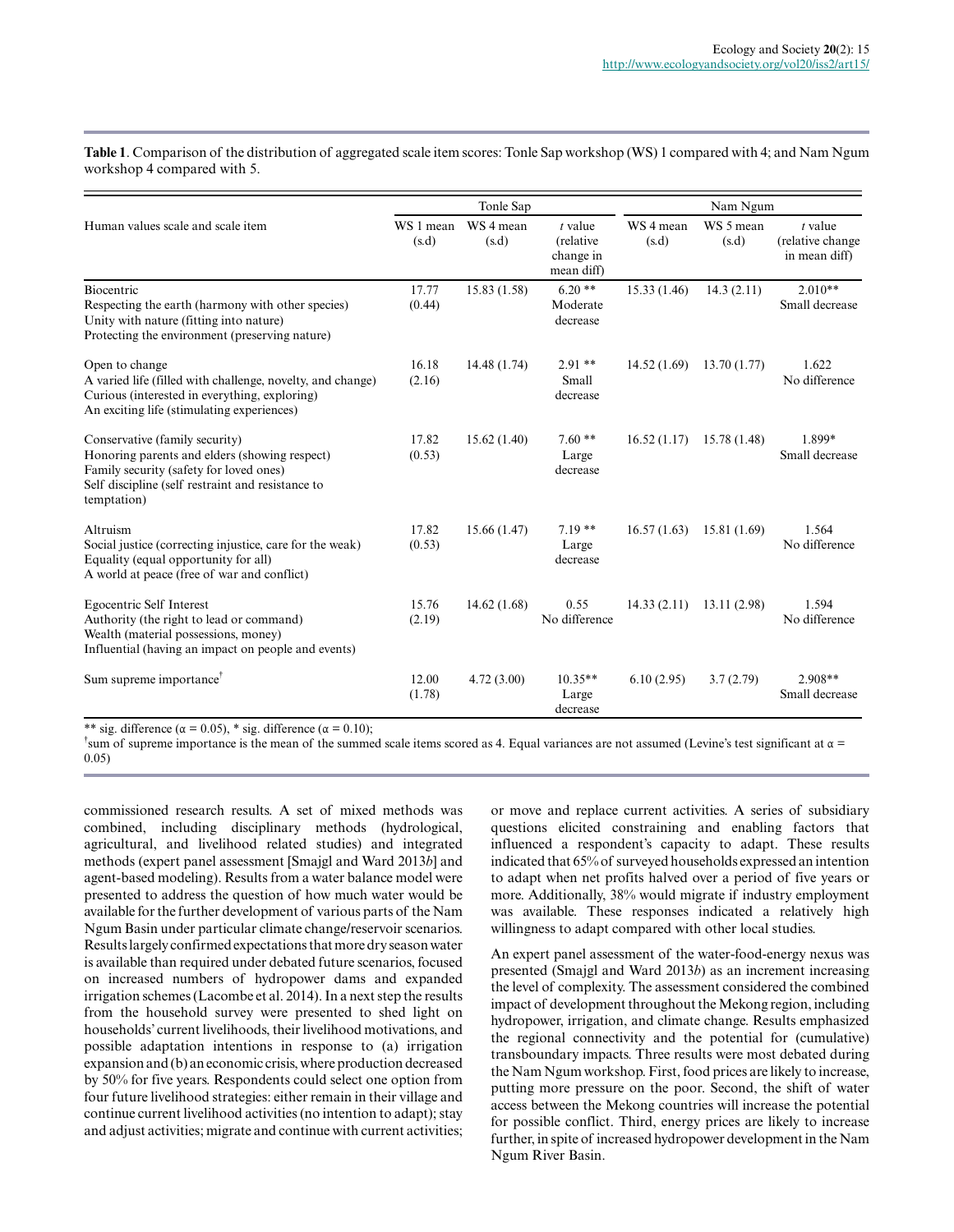**Fig. 4**. Impact of planned, large-scale irrigation infrastructure on average poverty in six provinces in the Nam Ngum Basin, Lao PDR, compared with a business-as-usual scenario. Poverty is defined as percentage of people below the official poverty line. This includes households' income as well as their monetized subsistence production. The average is calculated across 200 model runs and across all households in each province.



Finally the results from the agent-based Mekong region simulation (Mersim) model were presented. The model simulates household behaviors that are relevant to Nam Ngum Basin livelihoods and links them dynamically to environmental conditions (Smajgl et al. 2013). The additional insights this methodology provided relate to poverty. To the surprise of all participants, the modeling simulations suggested that poverty will not decline in response to the extension of irrigation schemes, although average provincial income is suggested to increase by 4%-31%, compared with current levels. Figure 4 shows poverty levels for most provinces within the Nam Ngum Basin are projected by the model to decrease by only 0.3%-1.8%, compared with a scenario without investments in irrigation. Poverty levels decrease in Xieng Khouang province by approximately 1.8%. It is assumed that irrigation becomes available from 2014 on, which explains the sudden change.

The controversial debate of this result became a pivotal workshop moment because poverty alleviation has been used as the principal argument for substantial investment in large-scale irrigation and new reservoirs. The simulation model helped reveal the simple insight that irrigation only benefits land owners; and the larger the landholding, the higher the additional benefit generated by access to irrigation infrastructure. Most poor people, however, do not own land and the participants concluded that even economic trickle effects do not seem likely in alleviating poverty levels because of current labor arrangements with neighbors and family members.

An additional insight emphasizes that poverty is temporally and spatially dynamic, which triggered an extensive and vigorous debate among participants. Modeling showed that irrigation and other interventions, i.e., industry employment, had successful uptake in four of the six districts, emphasizing the diversity of the Nam Ngum Basin. Additionally, expanded irrigation would noticeably alleviate poverty in only one province in three months, while many families would return to subpoverty line livelihoods for the remainder of the year.

Beliefs were recorded during the series of break-out group discussions that focused on debating the validity, saliency, and legitimacy of the presented research results. Beliefs, representing causal statements, are the key input for the fourth step of the ChaRL framework. Table 2 lists the most relevant beliefs recorded in the Nam Ngum Basin.

In preparation of the final workshop, beliefs were identified that could be challenged by scientific evidence created during the research conducted as part of the Nam Ngum Basin case study. Corresponding pairs of research results and beliefs were selected that had the potential to substantially challenge discordant visions and proposed decisions and actions. For the Nam Ngum Basin, the biggest challenge was the surprising lack of poverty reduction resulting from large-scale irrigation schemes, and the diverse impact of newly created industry employment across the various provinces. Based on the explicit debate focused on the discrepancy between initial beliefs and scientific evidence, stakeholders discussed alternative investments for the Nam Ngum Basin development plan. These alternatives shifted to small-scale irrigation in some high altitude districts, revised irrigation for the Vientiane floodplain, and a very targeted strategy for establishing manufacturing industries into two particular districts,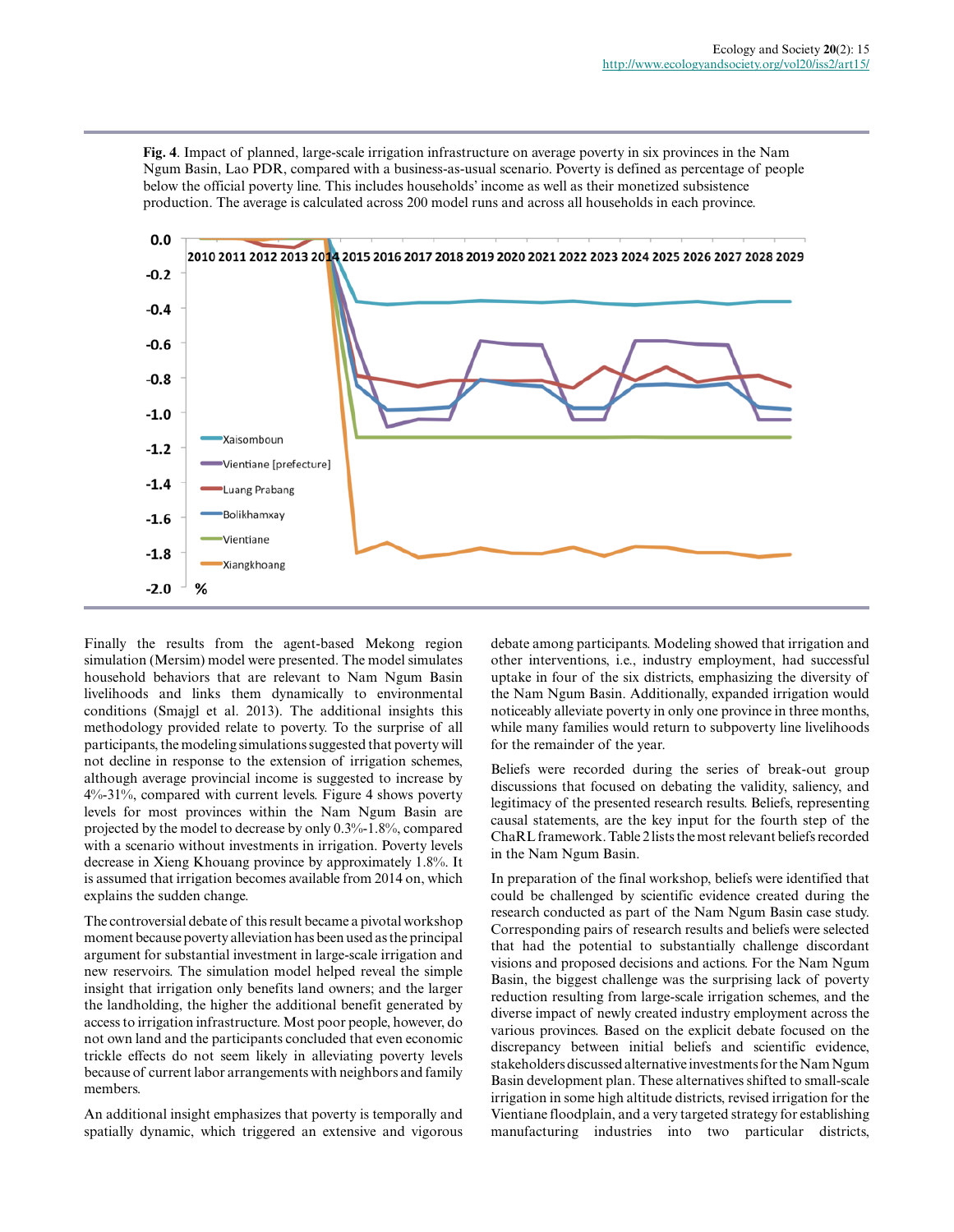Xaysomboun and Luang Prabang. This change articulated a clear move away from basin-wide solutions to an implementation of district specific development solutions (see Workshop 5 findings in Table 2).

**Table 2**. Beliefs recorded during the workshop process in the Nam Ngum, Lao PDR.

| Workshops 1 & 2                         | Workshops 3 & 4                                   | Workshop 5                                                                                                                             |
|-----------------------------------------|---------------------------------------------------|----------------------------------------------------------------------------------------------------------------------------------------|
| Irrigation<br>reduces poverty           | Well-constructed<br>irrigation reduces<br>poverty | Irrigation might reduce<br>poverty in low-lying areas<br>with already low poverty<br>but not in mountainous<br>areas with high poverty |
| Irrigation                              | Well-constructed                                  | Irrigation increases farm                                                                                                              |
| increases<br>agricultural<br>production | irrigation increases<br>production/income         | income                                                                                                                                 |
| Hydropower                              | Well-managed                                      | Hydropower increases                                                                                                                   |
| causes riverbank                        | hydropower will                                   | migration into urban                                                                                                                   |
| erosion                                 | increase dry-season<br>flows                      | areas                                                                                                                                  |
| Industries pollute                      | Well-managed                                      | Some districts should                                                                                                                  |
| water                                   | hydropower will not                               | focus on agricultural                                                                                                                  |
|                                         | decrease downstream<br>flows                      | development, others on<br>industrial development                                                                                       |
| Water pollution                         | Hydropower                                        | Small-scale irrigation                                                                                                                 |
| decreases fish                          | accelerates                                       | more effective, in                                                                                                                     |
| stocks                                  | urbanization                                      | particular because of                                                                                                                  |
|                                         |                                                   | increasing urbanization                                                                                                                |

#### **The Tonle Sap, Cambodia**

The research focus in the Tonle Sap was designed in collaboration with the Tonle Sap Authority, and (quasi) government agency the Supreme National Economic Council. The Tonle Sap Authority has a mandate to oversee the design of Master Development plan for the lake and environs. The visioning was conducted in the same iterative process as described for the Nam Ngum Basin (Foran et al. 2013) with provincial representatives of affected villages and regions, civil society (Buddhist scholars and NGOs), decision makers, and influencers from ministries managing natural resources, agriculture and fisheries, energy and planning, and staff from the Tonle Sap Authority.

Key characteristics of the Tonle Sap visions include the following:

- **.** Upper and lower Mekong River countries cooperate on water management;
- **.** Restore and control water flow, prevent the collapse of banks;
- **.** Sustainable management, conservation, and development;
- **.** Conserved inundated forest and fish populations;
- **.** Irrigation system constructed;
- **.** Enhanced cultivation through better utilization of land and water;
- **.** Policies to sustain agriculture and fishing sectors (marketing, irrigation);
- **.** Expand cultivation area by accelerating unexploded ordnance clearance;
- **.** Promote community production of seeds and quality products.

The third and fourth workshops (fourth step of the ChaRL framework) introduced scientific evidence related to the further development options for the Tonle Sap, considering upstream construction of hydropower dams, altered hydrological regime and sediment flux, possible abstractions and diversions for irrigation, and climate change. First, the hydrological results were presented. The debate was mainly concerned with the extent of the flood pulse change (Keskinen et al. 2011) and what this means for development options, such as rice cultivation. Second, comparisons of the 1998-2008 census data were presented, revealing a substantial youth surge, predicted to add 430,000 young people entering the labor market over the next eight years. The development of new employment opportunities in the Tonle Sap region represents a substantial additional policy challenge to the management of the Tonle Sap (Keskinen et al. 2013). Third, results from a household survey were presented. The survey relied on the same random sampling regime of 1000 households and a Khmer translation of the survey instrument used in the Nam Ngum Basin. Four results were most debated.

First, survey results did not confirm that fishing is still a major livelihood activity in the Tonle Sap. Only households in Kampung Chhnang, one of the six Tonle Sap provinces, reported fishing as their most important livelihood activity. Alternatively, rice cultivation was nominated for all provinces as the most important household livelihood activity. This should not overshadow the relevance of fish stocks as a second or third livelihood activity for subsistence. However, workshop participants expected fishing to be a more relevant source of household livelihoods. Second, offfarm activities generate more household income than on-farm activities. Third, the capacity and willingness/ability to adapt to future livelihood disruption is low compared with the Nam Ngum Basin, revealing high levels of potential vulnerability. For instance, when presented with a future collapse of fish stocks, 90% of those households who rely on fishing as a primary livelihood activity, would not change their livelihood, nor would they migrate elsewhere. Fourth, the establishment of new industries in the Tonle Sap area would have different effects on provincial poverty, largely because of the difference in the willingness and capacity to change livelihood activities. Participants expected much higher willingness to adapt, in particular intentions to migrate into other Mekong countries.

The final set of results presented utilized the Mersim model (Smajgl et al. 2013). The simulation of livelihood-related household behaviors and their feedbacks with environmental variables revealed surprising diversity. For the control benchmark we assumed unchanged livelihood conditions, while for the scenario we assumed halved fish stocks coinciding with expanded industry employment. Figure 5 illustrates the simulation results as two poverty maps. Village locations are depicted with square markers. Increasing red pigment in the village markers indicates higher levels of poverty. The maps depict a representative simulation run for the first of December. In some provinces poverty declines in response to the scenario assumptions whereas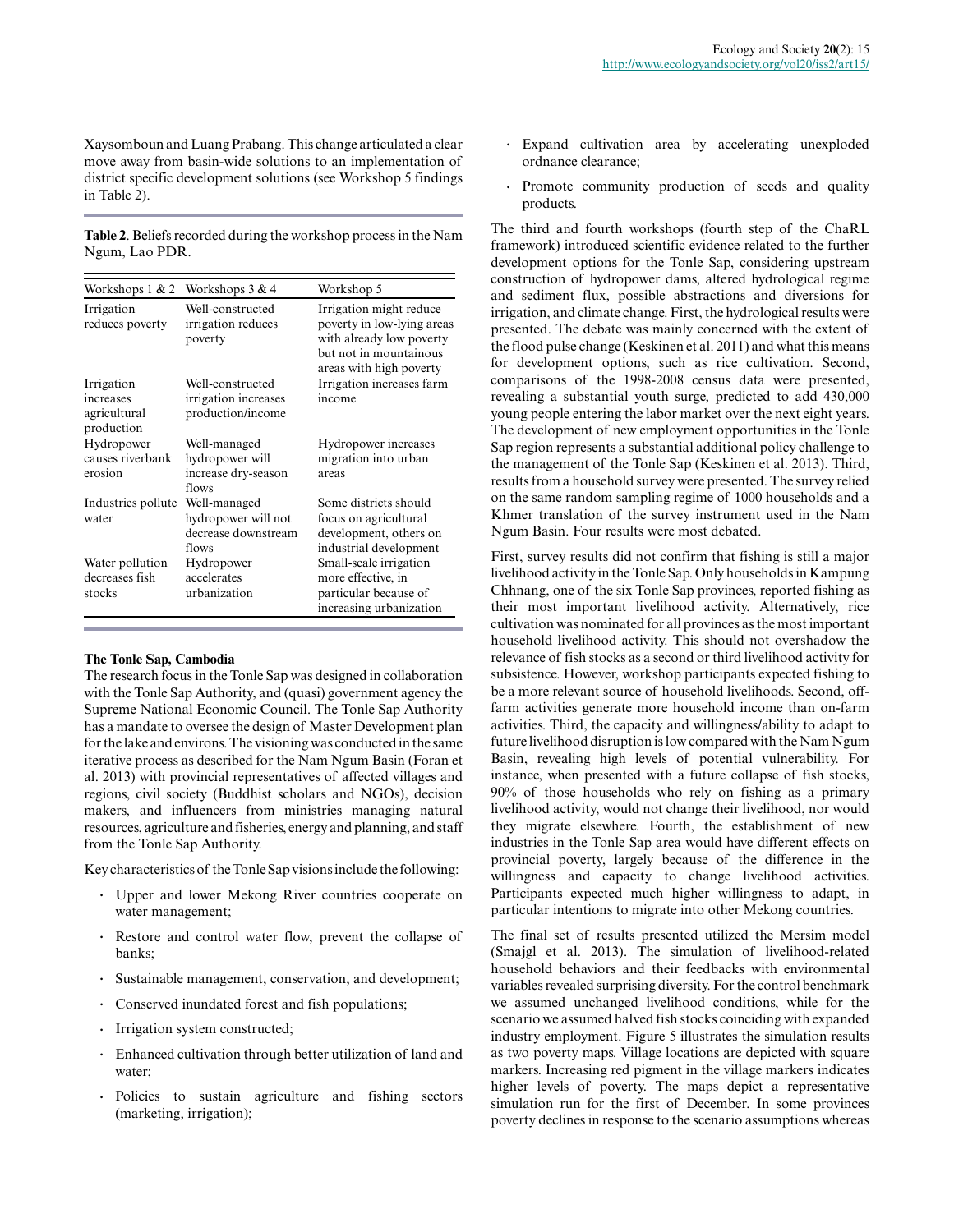

**Fig. 5**. Poverty maps for the Tonle Sap for a representative benchmark (left) and scenario (right) run emerging from the Mersim model. Village locations are marked with increasing levels of red indicating higher levels of poverty.

in others poverty increases. The response emphasizes the differences in dependency on fish stocks combined with differences in households' willingness to take on alternative paid labor.

Figure 5 is representative for a three month period in which poverty levels are historically low. During the remaining nine months of historically higher poverty levels, the scenario assumptions have no influence on simulated poverty levels. This insight of temporal and spatial diversity was a surprise to most participants. These responses and all belief-type statements were recorded during the break-out group discussions of all workshops. Table 3 lists the most relevant beliefs from the Tonle Sap process.

In the final step of the ChaRL framework, possibilities were identified to challenge existing beliefs by research results. In the Tonle Sap case study, the most relevant science-belief contrasts related to adaptation potential among households and the heterogeneity within the Tonle Sap area.

# **DISCUSSION**

## **Transboundary analysis of cross-sector impacts**

The transformational change guided by development investments will necessarily trigger trade-offs between water, food, and energy security as well as between different social groups. The decisionmaking situation in the Nam Ngum Basin is likely to have downstream effects because water flow and flood pulse will be affected, in particular as it coincides with developments in other parts of Lao PDR, upstream in Yunnan, and downstream in Vietnam, Thailand, and Cambodia. Participants in the Tonle Sap case study perceived this uncertainty as of major importance for the future of the Tonle Sap and, thereby, critical for understanding the effectiveness of possible interventions. The hydrological impacts are expected to significantly impact the Tonle Sap flood pulse, leading to delayed, shorter, and smaller floods and higher dry season water levels (Keskinen et al. 2011). Consequently, at least 18% of the current flood plain will be permanently

**Table 3**. Beliefs recorded during the workshop process around the Tonle Sap, Cambodia.

| Workshops 1 & 2                                                                                              | Workshops 3 & 4                                                                                                                                  | Workshop 5                                                                                                                                   |
|--------------------------------------------------------------------------------------------------------------|--------------------------------------------------------------------------------------------------------------------------------------------------|----------------------------------------------------------------------------------------------------------------------------------------------|
| Irrigation increases<br>production $&$<br>income<br>Integrated mixed<br>agriculture increases<br>farm income | Farm consolidation<br>will increase<br>household income<br>Farm consolidation<br>will reduce household<br>income and increase<br>social conflict | Labor will migrate<br>from agriculture to<br>industry<br>Policies have to<br>account for high<br>diversity of<br>communities in Tonle<br>Sap |
| Collapsing fish<br>stocks will cause<br>emigration into<br>urban areas                                       | If fish stocks collapse<br>people will emigrate to<br>other countries                                                                            | Migration potential in<br>Tonle Sap rather low                                                                                               |
| With population<br>growth comes<br>overfishing                                                               | If fish stocks collapse<br>people will take on<br>paid labor in<br>industries                                                                    | Hydropower reduces<br>fish stocks in the Tonle<br>Sap                                                                                        |
| Deforestation<br>decreases water<br>levels                                                                   | Industrialization will<br>accelerate migration                                                                                                   | Industry employment<br>in some districts more<br>beneficial than in<br>others                                                                |

submerged, while 4-23% will no longer be flooded because of the reduced flood peak (Keskinen et al. 2011). Flow-on effects of an altered flood pulse and the delivery of nutrients will have deleterious consequences for current livelihoods, in particular fishing (Ziv et al. 2012, Lamberts 2013), and are likely to accelerate industrialization, migration, and urbanization, which contribute to the increasing demand for electricity (Foran 2013). The tradeoff in the water-food-energy nexus would put additional pressure on Cambodia to pursue their own plan to develop more hydropower, in particular along the Mekong mainstream (Foran 2013). Flow-on effects from such a decision on household nutrition and livelihoods in Cambodia have been stated to be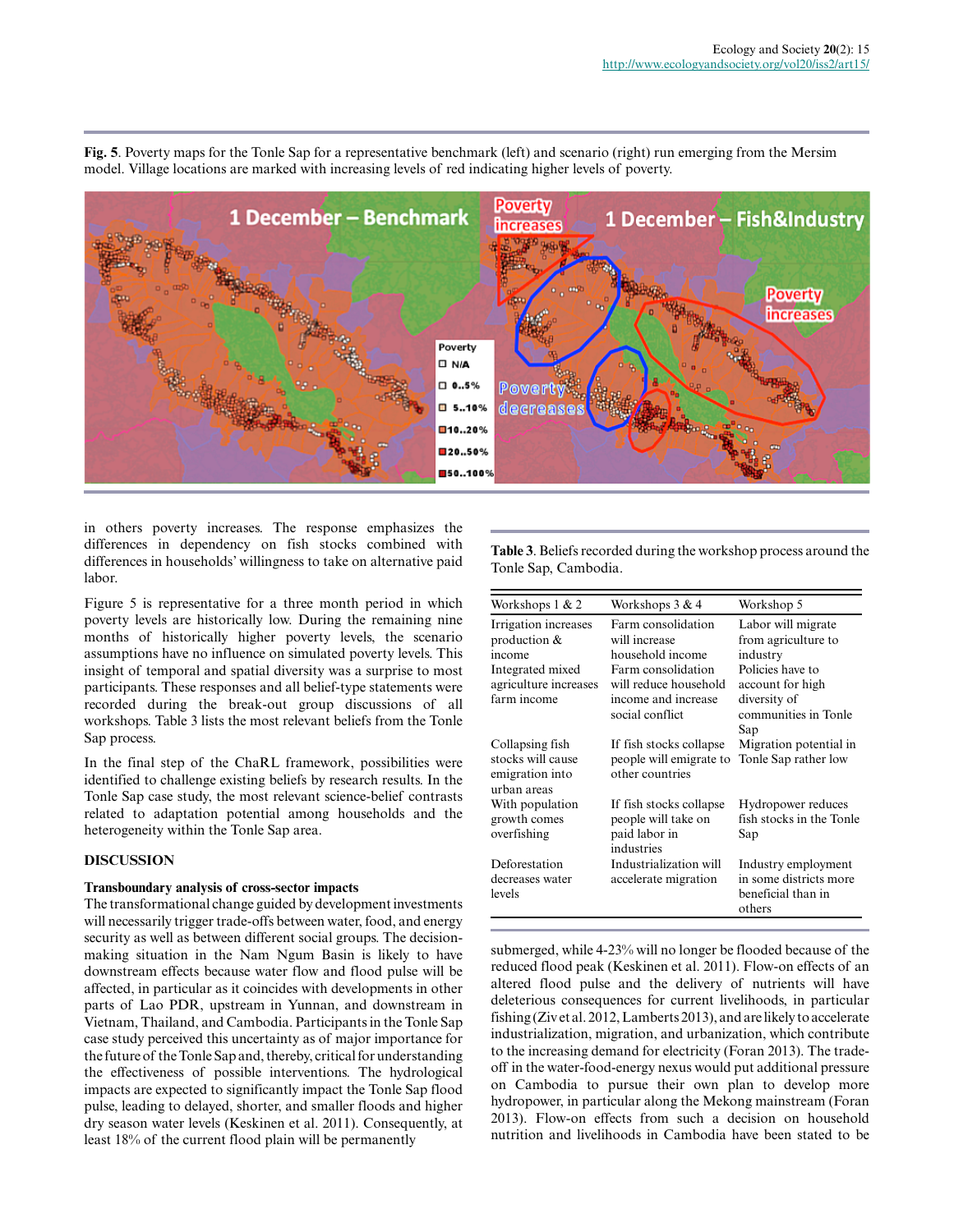devastating (Bouapao 2013, Pech 2013). That said, the Tonle Sap Lake and environs will also be affected by very local investments in irrigation, dykes, canals, and roads (Baran et al. 2007).

In addition to the hydrology-driven upstream-downstream perspective, social-economic factors are likely to trigger downstream-upstream effects. For instance, currently, adaptation behavior in the Tonle Sap emphasizes the cultivation of rice. The irrigation debate in the Nam Ngum Basin is largely targeting rice cultivation. However, if taking into account the possible price effects of increased rice production in Cambodia, and similar targets in Thailand, Myanmar, and Vietnam, land-use planning in Lao PDR might be less inclined to invest in large-scale cultivation of rice. Participants in the Nam Ngum Basin perceived this economic feedback as a critical constraint for their planning. Similarly, expected migration due to livelihood losses, or insufficient employment creation, in Cambodia was discussed as well as political tension created by shifting water access. These political and social side-effects of spatial and temporal reallocation of water were perceived as key transboundary implications of upstream development.

## **Assessing the impacts of the ChaRL framework**

### *Amended beliefs*

Table 2 lists those beliefs most critical for the planning context of the Nam Ngum River Basin Committee. Three observations can be made. First, the "provide irrigation-reduce poverty" belief was clearly articulated until the last workshop. In the fifth workshop the majority of participants articulated the opposite belief, consistent with the poverty distribution modeling results. This indicates that the direct contrasting of the existing belief and the presented scientific evidence catalyzed an amended belief set. Second, beliefs elicited during workshop 5 represent a more refined perception of the diversity in the basin and potential consequences. This is a clear indicator for participants replacing generalizing heuristics with a systems understanding that reflects a more diverse Nam Ngum Basin. Third, those beliefs that did not get challenged remain unchanged, specifically those directly linked to hydropower (Table 2), providing an additional control for factors, excluded from the ChaRL process and unaccounted for, that potentially influenced changes in the reported fundamental beliefs.

Table 3 shows elicited beliefs for the workshop process in the Tonle Sap Lake. The same observations can be inferred for the Tonle Sap context. Here, the largest belief change links to migration potential and the capacity to reduce poverty by developing new industry employment. Generalizing beliefs were replaced by more refined and nuanced perceptions of the diversity in the Tonle Sap area after beliefs were challenged during the fifth workshop.

The ChaRL framework and its underpinning theories define the values that guide people's lives as the second critical psychological construct for evaluating impacts. According to Stern et al. (1999) changes in values and beliefs would lead to changes in norms, behavior, and subsequent decisions. The appraisal of the human values data was intended to detect differences in observed value orientations between the commencement of the ChaRL learning process (workshop 1: visions), the introduction of science results (workshop 4), and completion (workshop 5: challenged beliefs).

# *Orientations of human values*

Table 1 summarizes the mean, variance, and Student's *t* test results of the aggregated likert scale scores of individual scale items assigned to the biocentricity, openness to change, conservativeness, altruism, and egocentricity value constructs. The variable sum supreme importance represents the number of scale items selected by respondents as of supreme importance.

The Tonle Sap workshop 1 ( $n = 17$ ) mean scores were significantly higher ( $\alpha = 0.05$ ) compared with workshop 4 (n = 29) of all aggregated scale items (except the egocentric scale). The difference is due to a significant reduction in the mean number of scale items scored as "of supreme importance" in workshop 4 (mean = 4.72) compared with workshop 1 (mean = 12.00). The increased standard deviation of significantly different summed scales observed in workshop 4 (except the egocentric scale) indicates that, relative to workshop 1, respondents were increasingly selective and discriminating in assigning relative scale item importance. This confirms the belief-related results suggesting a more diversified understanding of the Tonle Sap.

There were no significant differences in the aggregated scale items  $(\alpha = 0.05)$  between the Nam Ngum Basin workshops 1 (n = 20) and 5 (n = 27). However, the Nam Ngum workshop 4 (n = 21) mean scores of the Biocentric ( $\alpha = 0.05$ ) and Conservative ( $\alpha =$ 0.10) aggregated scales were significantly higher than workshop 5. Consistent with the Tonle Sap results, the difference is due to a significant reduction in the mean number of scale items scored as of supreme importance in workshop 5 (mean = 3.70) compared with workshop 4 (mean  $= 6.10$ ). Similar to the Tonle Sap, these results are consistent with the elicited changes in beliefs, suggesting a better understanding of the diversity in the Nam Ngum Basin.

Relatively large changes in mean difference in the Tonle Sap case study were observed for the Sum supreme importance (7.28) and Conservative (2.20) and Altruism (2.17) value scales compared to the Open to change scale (1.68). A moderate change was associated with the Biocentric scale (1.94). The mean differences observed in significantly different scales in the Nam Ngum are relatively small compared with the Tonle Sap. There is no significant change for the remaining scale comparisons.

In summary a detectable and statistically significant amendment in the value orientation of participants occurred during the ChaRL workshop sequence. A decrease in the mean scores for all the value scales, a general increase in the variance of scores and an increased differentiation by respondents within and between the human value scale items are consistent observations for both the Tonle Sap Lake and Nam Ngum Basin. That is, participants in latter workshops were more selective and displayed a reduced generalization that all values are important.

The above suggests that the implementation of the ChaRL-based participatory process in the Nam Ngum Basin and the Tonle Sap influenced beliefs and values of critical decision makers and decision influencers. This evaluation focus is limited to the individual participants and the length of the ChaRL process. When extending the view to the relevant decisions a few observations can already be made. The Nam Ngum River Basin Committee Secretariat changed their development plan and replaced large-scale irrigation schemes by selected small-scale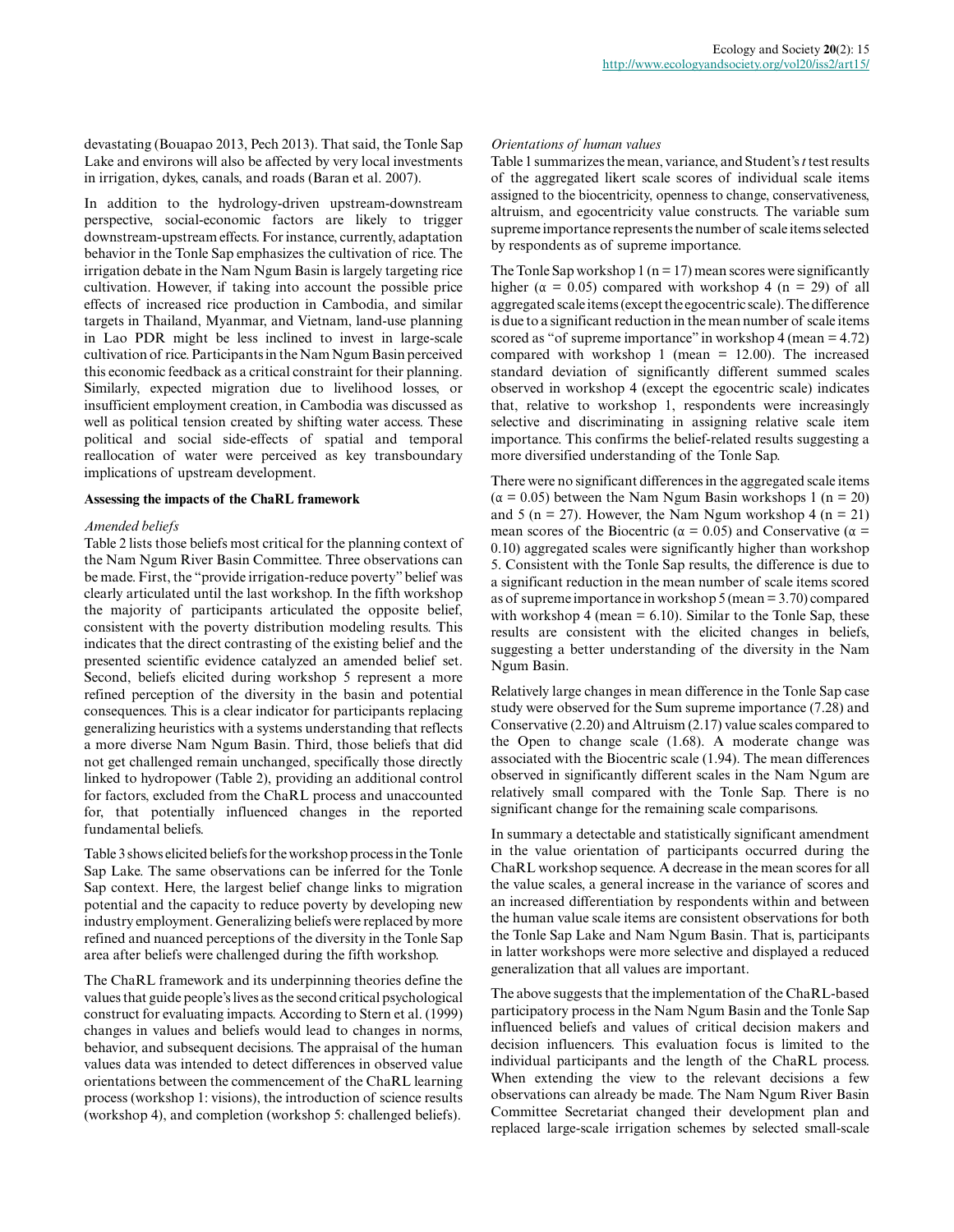irrigation schemes in upper districts and a revised irrigation approach to the Vientiane plain. Additionally, four new river basin organizations in Lao PDR, currently being established, will implement the ChaRL process as a participatory planning process developing visions and contesting existing assumptions by scientific evidence. In synthesis, the monitoring and evaluation results suggest that development investments of over US\$300m have been guided and redirected to further improve poverty alleviation outcomes in the Nam Ngum Basin. This came at a cost of about US\$450,000 for each implementation of the ChaRL process. So far, the Tonle Sap process has not resulted in changed decisions or development plans. However, decision makers have acknowledged the need to revise current planning to better match the diverse conditions of districts and environs around the Tonle Sap Lake. That said, we will continue to monitor the formal Tonle Sap planning process to see what, if any, changes the ChaRL process has had on design and implementation.

## **Comparing results with other participatory approaches**

Comparing outcomes of implementing the ChaRL framework with other participatory methods is difficult. Many participatory approaches do not provide a specific and replicable protocol, or sequence of activities, and most do not conduct an evaluation beyond a qualitative description of contextual observations. These evaluation-related aspects constitute advantages of the ChaRL framework because the principle sequence of steps is replicable and follows validated psychological foundations. Additionally, the psychological constructs are measurable, allowing practitioners to trace changes in beliefs, attitudes, and values over time in respect to particular methods used during the process. Those participatory approaches that explicitly addressed the evaluation challenge revert mostly to interview-based ex post evaluations, which introduce perception-related uncertainties. ChaRL, however, allows for ongoing monitoring and thereby an adjustment of the methods deployed.

Perez et al. (2014) provide the most notable effort to formalize evaluation for one particular participatory modeling approach, companion modeling. Perez and colleagues largely focused on facilitating a better understanding of different points of view among different decision makers. Thus, the evaluation focused on the coordination mechanism, eliciting how perspectives have changed. It is important to reemphasize that the benchmark for companion modeling is largely the mental model of other stakeholders (in a few cases also facilitated through explicit shared visions as in d'Aquino and Bah 2013), while for ChaRL the benchmarks are created via a compendium of local knowledge, scientific methods, and empirical data.

The evaluation of mediated modeling (van den Belt 2004) is largely focused on how well the (system dynamics) model resembles stakeholders' perceptions and what learning this process facilitated in the research team. However, a key criterion for mediated modeling is consensus among participants.

Both participatory modeling approaches have been repeatedly applied to various decision-making contexts and positive impacts on decision-making arenas are documented (van den Belt 2004, Perez et al. 2014). However, in most cases it seems difficult to distinguish the relevance of the participatory process because the engagement is only one influence among many in an often very dynamic environment. The advantage of the ChaRL framework

is that evidence for participants' learning is elicited during the engagement, allowing the stages when beliefs and values change to be identified. Identifying incremental change is necessary because ChaRL aims to facilitate systems learning among participants, which requires a different evaluation approach than engagement processes that aim for conflict resolution or consensus building.

# **Discursive and structural challenges**

Two core assumptions underpin the ChaRL methodology. First, development decisions are complex, unstructured, power-laden, and thus, in a given national or regional political economy, biased in terms of which narratives dominate and whose interests are consistently privileged. Second, despite these political-economic challenges, the ChaRL process facilitates a detectable revision of the means-ends rationality of development decision making.

The reported methods deploy science to mediate learning among small groups of midlevel policy advisors. Some readers may find the methodology, as implemented, to be too elite-oriented, technocratic, and hence not sufficiently inclusive of marginalized actors. A stronger criticism is that the approach is too optimistic about the potential of amended individual beliefs leveraging change in interest-laden development strategies (Molle et al. 2009, Foran 2015).

In reporting on a methodology that involves voluntary, microsocial, deliberative interactions, we do not mean to downplay structural power asymmetries and the bias posed by development metanarratives. Institutionalizing more democratic, deliberative processes in development planning runs against the formidable forces of an extant political economy. Combined these lines of criticism suggest that the next iterations of this sciencebased Habermasian approach include an expanded representation of decision-affected communities and nonstate actors.

# **CONCLUSION**

Facilitating a learning process for decision makers and decision influencers across multiple levels in the rapidly transforming Mekong region requires methods to jointly address the competing values, complexity, and uncertainty associated with climate change and development (O'Brien and Leichenko 2000). An equally sophisticated process design is also required to communicate uncertainties and complexity, and identify and replace misguiding beliefs.

This paper described an example implemented in the Mekong region, employing a design protocol for participatory processes capable to address existing complexities and uncertainties. The design protocol is based on the Challenge and Reconstruct Learning (ChaRL) framework. The framework was designed to establish and maintain an effective science-policy interface despite high complexity, factual uncertainty, and highly contested values. The primary objective of the ChaRL learning framework was to facilitate system-focused learning by decision makers and decision influencers. Such learning is largely understood as fundamental for successful adaptation (Adger et al. 2005). Core constructs of the ChaRL framework are visions and beliefs, where shared visions are elicited as narratives of desirable, plausible futures constructed in future envisioning workshops. Beliefs are formally recorded as causal statements. According to Stern et al. (1999) changes in values and beliefs lead to changes in behavior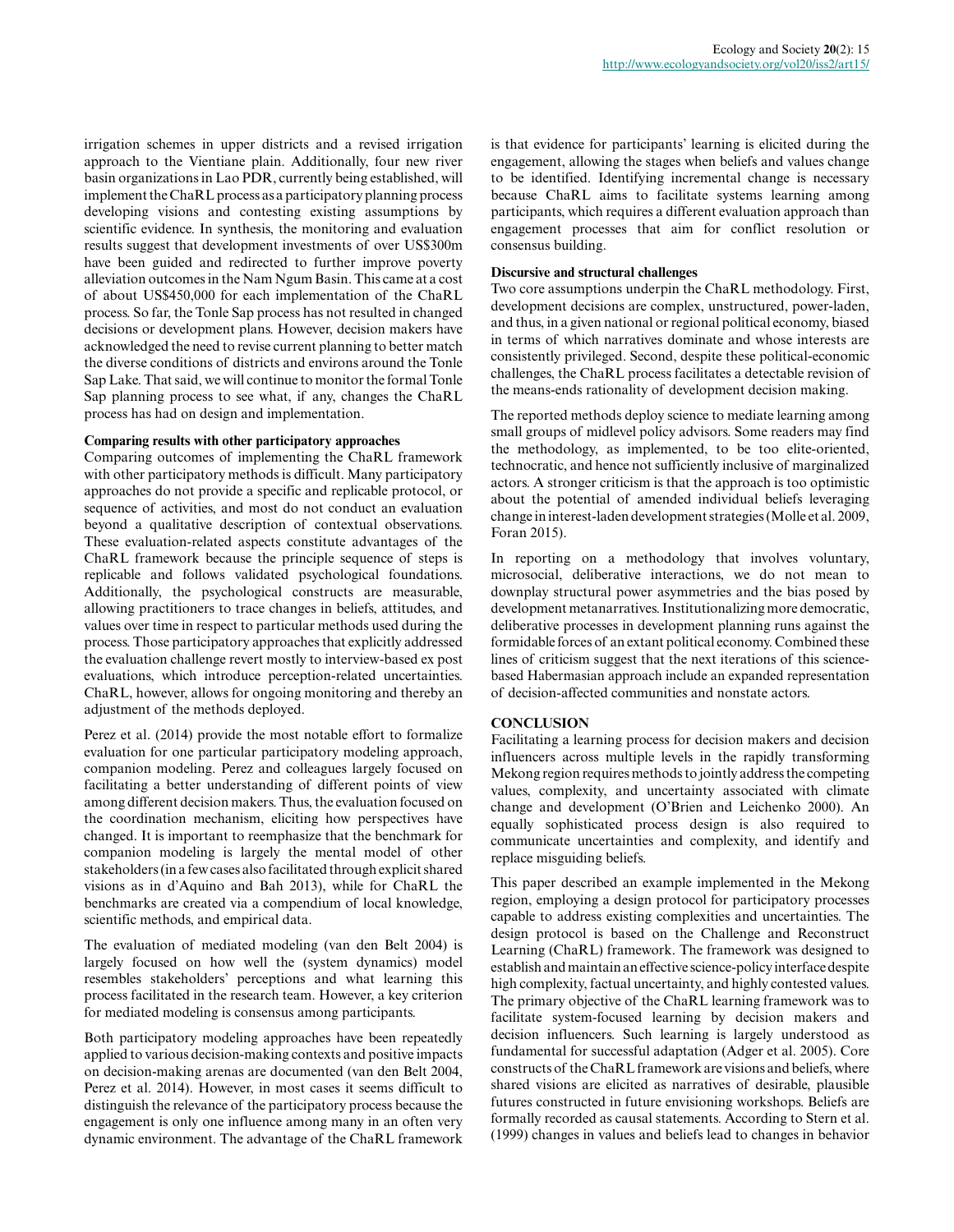and decisions. We provide evidence that participants amended their beliefs and values during the course of the ChaRL process. Observed changes in actual decision making affecting the Nam Ngum River Basin and the Tonle Sap provide additional evidence. However, if cross-sectoral deliberation is rarely practiced, the direct challenging of extant and politically protected beliefs can be too confrontational, as experienced in Vietnam's Mekong Delta. In these cases, subtler approaches to establish doubt among decision makers and to depoliticize the debate must be found.

The cautious elicitation of existing beliefs and the employment of mixed methods were critical in achieving learning among decision makers and decision influencers from the Nam Ngum River Basin and the Tonle Sap Lake. Most importantly, the case study evidence highlights that learning success is critically dependent on the research process assigning the locus of process control to decision makers to promote effective and widely endorsed participation throughout the research process (Barreteau et al. 2010, Smajgl 2010).

Explicitly addressing multiple governance levels was a central design consideration because many decisions in the wider Mekong region are determined at a national or subnational level while some of these decisions are likely to have implications for the wider Mekong region. As a corollary, this work focused on crossscale and transboundary dynamics of impending development investments and decisions with the potential to transform the wider Mekong region. Understanding ex ante and ex post system properties of a potential transformation was critical to avoid the substantial social costs associated with persistent, maladaptive strategies. Comparing the likely consequences, and estimates of associated error measurements, of pending decisions with desired outcomes is a central and essential aspect of potential transformations evaluated by the ChaRL framework.

The learning-focused ChaRL framework measured and facilitated changes in existing beliefs, by tracing the fate of new knowledge introduced by a specific research process and capturing attendant changes in value and belief orientations. For instance, irrigation has been viewed as a panacea for poverty alleviation, manifest as a generalized policy response promoting investments in large-scale irrigation schemes to jointly meet the challenges of climate change and achieve development objectives (Ward and Kaczan 2014). The results reported in this paper challenged the veracity of the irrigation claim for the Nam Ngum Basin. Similar generalizations were successfully challenged regarding proposed payments for ecosystem services in Xishuangbanna Yunnan and the construction of sea dikes in the Mekong Delta. Guiding stakeholders in formulating a less generalized understanding of the impacts of available adaptation strategies is likely to improve the suitability of investments for different areas in the highly diverse wider Mekong region.

In conclusion, the experiences in the Mekong region can be translated into insights and improvements for future implementations of ChaRL or similar participatory process protocols. First, the ChaRL framework seems promising in achieving and monitoring learning among stakeholders. Second, in complex unstructured decision-making situations, agent-based modeling in conjunction with household surveys provides an effective method for challenging existing beliefs. Third, the absence of democratic structures requires the development of

subtler, less confrontational presentation of belief-science contrasts. Fourth, effectiveness of the ChaRL framework depends on high retention rates, otherwise a sufficient number of delegates in the final workshop will not identify with the visions created in workshops 1 and 2.

*Responses to this article can be read online at:* [http://www.ecologyandsociety.org/issues/responses.](http://www.ecologyandsociety.org/issues/responses.php/7421) [php/7421](http://www.ecologyandsociety.org/issues/responses.php/7421)

## **Acknowledgments:**

*The authors thank the DFAT-CSIRO Research for Development Alliance and the CSIRO Climate Change Adaptation Flagship for financial and operational support.*

## **LITERATURE CITED**

Adger, W. N., N. W. Arnell, and E. L. Tompkins. 2005. Successful adaptation to climate change across scales. *Global Environmental Change* 15(2):77-86. [http://dx.doi.org/10.1016/j.gloenvcha.2004.12.005](http://dx.doi.org/10.1016%2Fj.gloenvcha.2004.12.005) 

Asian Development Bank (ADB). 2011. *The Greater Mekong subregion economic cooperation program strategic framework 2012-2022.* ADB, Manila, The Philippines.

Asian Development Bank (ADB). 2012. *GMS Atlas of the environment.* Second Edition. ADB, Manila, The Philippines.

Asian Development Bank and United Nations Environment Programme (ADB and UNEP). 2004. *Greater Mekong subregion atlas of the environment.* ADB and UNEP, Manila, The Philippines.

Baird, I. G. 2014. Political memories of conflict, economic land concessions, and political landscapes in the Lao People's Democratic Republic. *Geoforum* 52:61-69. [http://dx.doi.](http://dx.doi.org/10.1016%2Fj.geoforum.2013.12.012) [org/10.1016/j.geoforum.2013.12.012](http://dx.doi.org/10.1016%2Fj.geoforum.2013.12.012) 

Baran, E., P. Starr, and Y. Kura. 2007. Influence of built structures on Tonle Sap fisheries. ADB TA 4669-CAM. World Fish Center, Phnom Penh, Cambodia.

Barreteau, O., P. W. G. Bots, and K. A. Daniell. 2010. A framework for clarifying "participation" in participatory research to prevent its rejection for the wrong reasons. *Ecology and Society* 15(2): 1. [online] URL: [http://www.ecologyandsociety.org/vol15/](http://www.ecologyandsociety.org/vol15/iss2/art1/) [iss2/art1/](http://www.ecologyandsociety.org/vol15/iss2/art1/)

Bartlett, R., J. Baker, G. Lacombe, S. Douangsavanh, and M. Jeuland. 2012. *Analyzing economic trade-offs of water use in the Nam Ngum River Basin, Lao PDR.* Duke University Environmental Economics Working Paper Series, Working Paper EE 12-10. Duke University, Durham, North Carolina, USA.

Berkes, F., J. Colding, and C. Folke. 2003. *Navigating socialecological systems: building resilience for complexity and change.* Cambridge University Press, Cambridge, UK. [http://dx.doi.](http://dx.doi.org/10.1017%2FCBO9780511541957) [org/10.1017/CBO9780511541957](http://dx.doi.org/10.1017%2FCBO9780511541957)

Bouapao, L. 2013. Livelihoods and migration. Pages 143-178 *in* A. Smajgl and J. Ward, editors. *The water-food-energy nexus in the Mekong Region: assessing development strategies considering*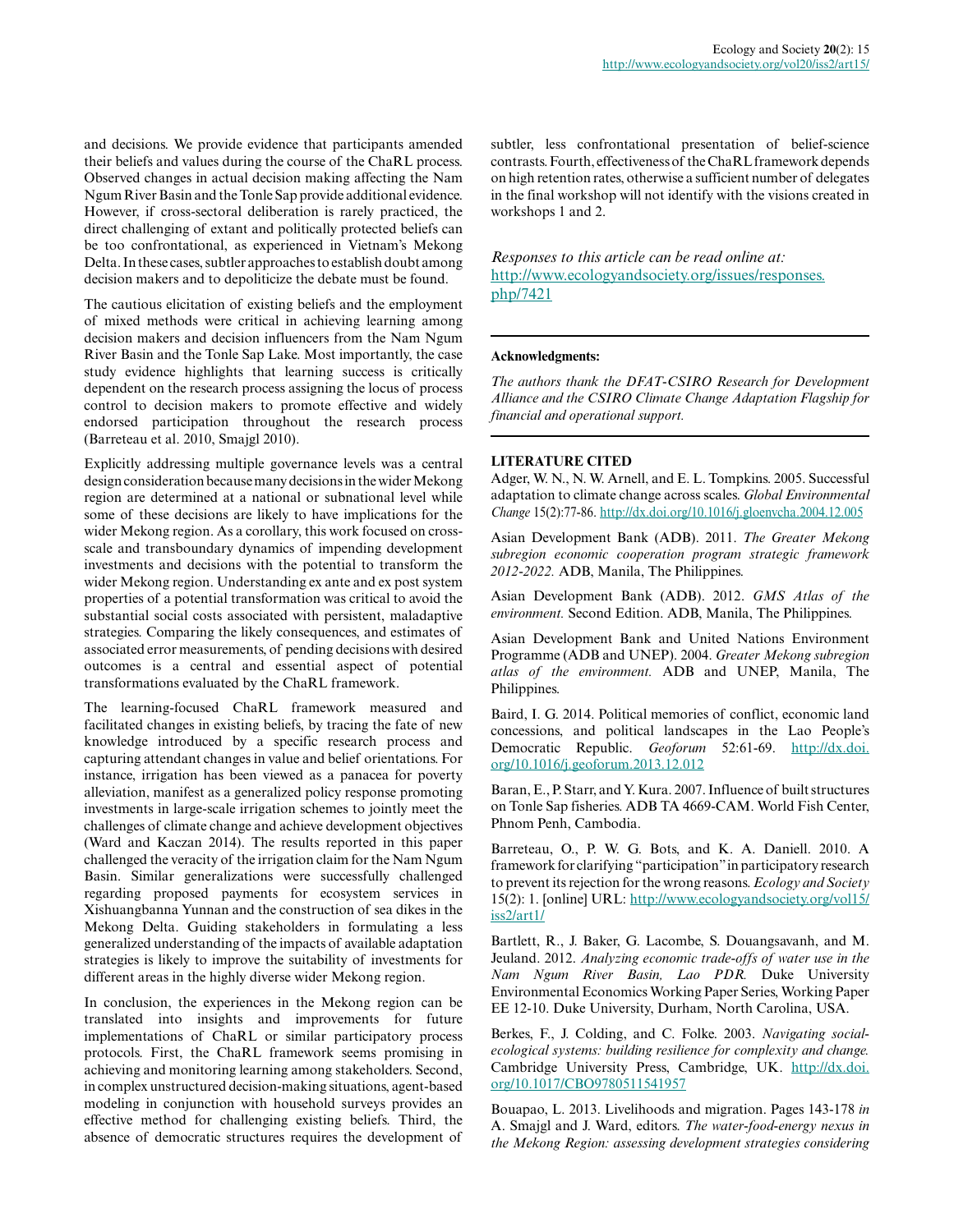*cross-sectoral and transboundary impacts.* Springer, New York, New York, USA. [http://dx.doi.org/10.1007/978-1-4614-6120-3\\_5](http://dx.doi.org/10.1007%2F978-1-4614-6120-3_5) 

Bousquet, F., C. Barnaud, O. Barreteau, F. Cernesson, P. Dumrongrojwatthana, L. C. Dung, B. Ekasingh, N. Gajaseni, C. T. Hoanh, C. LePage, W. Naivinit, P. Promburom, T. Raj Gurung, N. Ruankaew, and G. Trébuil. 2006. Companion modelling for resilient water management: stakeholders' perceptions of water dynamics and collective learning at the catchment scale. Pages 98-101 *in France and the CGIAR: delivering scientific results for agricultural development.* CGIAR Consortium, Montpellier, France.

Cash, D. W., W. C. Clark, F. Alcock, N. M. Dickson, N. Eckley, D. H. Guston, J. Jäger, and R. B. Mitchell. 2003. Knowledge systems for sustainable development. *Proceedings of the National Academy of Sciences* 100(14):8086-8091. [http://dx.doi.org/10.1073/](http://dx.doi.org/10.1073%2Fpnas.1231332100) [pnas.1231332100](http://dx.doi.org/10.1073%2Fpnas.1231332100) 

Clay, E. J., and B. B. Schaffer, editors. 1986. *Room for manoeuvre, an explanation of public policy in agriculture and rural development.* Associate University Presses, Plainsboro, New Jersey, USA.

Cornwall, A. 2007. Buzzwords and fuzzwords: deconstructing development discourse. *Development in Practice* 7(4-5):471-484. [http://dx.doi.org/10.1080/09614520701469302](http://dx.doi.org/10.1080%2F09614520701469302) 

Cornwall, A., and R. Jewkes. 1995. What is participatory research? *Social Science and Medicine* 41(12):1667-1676. [http://](http://dx.doi.org/10.1016%2F0277-9536%2895%2900127-S) [dx.doi.org/10.1016/0277-9536\(95\)00127-S](http://dx.doi.org/10.1016%2F0277-9536%2895%2900127-S)

d'Aquino, P., and A. Bah. 2013. A participatory modeling process to capture indigenous ways of adaptability to uncertainty: outputs from an experiment in West African drylands. *Ecology and Society* 18(4): 16. [http://dx.doi.org/10.5751/ES-05876-180416](http://dx.doi.org/10.5751%2FES-05876-180416) 

Dore, J. 2003. The governance of increasing Mekong regionalism. Pages 405-440 *in* M. Kaosa-ard and J. Dore, editors. *Social challenges for the Mekong region.* White Lotus, Bangkok, Thailand.

Faucheux, S., G. Froger, and J.-F. Noël. 1995. What forms of rationality for sustainable development? *Journal of Socio-Economics* 24(1):169-209. [http://dx.doi.org/10.1016/1053-5357](http://dx.doi.org/10.1016%2F1053-5357%2895%2990035-7) [\(95\)90035-7](http://dx.doi.org/10.1016%2F1053-5357%2895%2990035-7) 

Foran, T. 2013. Impacts of natural resource-led development on the Mekong energy system. Pages 105-142 *in* A. Smajgl and J. Ward, editors. *The water-food-energy nexus in the Mekong Region: assessing development strategies considering cross-sectoral and transboundary impacts.* Springer, New York, New York, USA. [http://dx.doi.org/10.1007/978-1-4614-6120-3\\_4](http://dx.doi.org/10.1007%2F978-1-4614-6120-3_4) 

Foran, T. 2015. Node and regime: interdisciplinary analysis of water-energy-food nexus in the Mekong region. *Water Alternatives* 8(1):655-674.

Foran, T., J. Ward, E. Kemp-Benedict, and A. Smajgl. 2013. Developing detailed foresight narratives: a participatory technique from the Mekong region. *Ecology and Society* 18(4): 6. [http://dx.doi.org/10.5751/ES-05796-180406](http://dx.doi.org/10.5751%2FES-05796-180406) 

Friend, R., and M. Moench. 2013. What is the purpose of urban climate resilience? Implications for addressing poverty and vulnerability. *Urban Climate* 6:98-113. [http://dx.doi.org/10.1016/](http://dx.doi.org/10.1016%2Fj.uclim.2013.09.002) [j.uclim.2013.09.002](http://dx.doi.org/10.1016%2Fj.uclim.2013.09.002) 

Funtowicz, S. O., and J. R. Ravetz. 1993. Science for the postnormal age. *Futures* 25(7):739-755. [http://dx.doi.org/10.1016/0016-3287](http://dx.doi.org/10.1016%2F0016-3287%2893%2990022-L) [\(93\)90022-L](http://dx.doi.org/10.1016%2F0016-3287%2893%2990022-L)

Gasper, D., and R. Apthorpe. 1996. Introduction: discourse analysis and policy discourse. *European Journal of Development Research* 8:1-15. [http://dx.doi.org/10.1080/09578819608426650](http://dx.doi.org/10.1080%2F09578819608426650) 

Gigerenzer, G., and P. M. Todd. 2001. *Simple heuristics that make us smart.* Oxford University Press, New York, New York, USA.

Grimm, V., U. Berger, D. L. DeAngelis, J. G. Polhill, J. Giske, and S. F. Railsback. 2010. The ODD protocol: a review and first update. *Ecological Modelling* 221(23):2760-2768. [http://dx.doi.](http://dx.doi.org/10.1016%2Fj.ecolmodel.2010.08.019) [org/10.1016/j.ecolmodel.2010.08.019](http://dx.doi.org/10.1016%2Fj.ecolmodel.2010.08.019) 

Grimm, V., U. Berger, F. Bastiansen, S. Eliassen, V. Ginot, J. Giske, J. Goss-Custard, T. Grand, S. K. Heinz, G. Huse, A. Huth, J. U. Jepsen, C. Jørgensen, W. M. Mooij, B. Müller, G. Pe'er, C. Piou, S. F. Railsback, A. M. Robbins, M. M. Robbins, E. Rossmanith, N. Rüger, E. Strand, S. Souissi, R. A. Stillman, R. Vabø, U. Visser, and D. L. DeAngelis. 2006. A standard protocol for describing individual-based and agent-based models. *Ecological Modelling* 198(1-2):115-126. [http://dx.doi.org/10.1016/j.ecolmodel.2006.04.023](http://dx.doi.org/10.1016%2Fj.ecolmodel.2006.04.023) 

Größler, A. 2004. A content and process view on bounded rationality in system dynamics. *Systems Research and Behavioral Science* 21:319-330. [http://dx.doi.org/10.1002/sres.646](http://dx.doi.org/10.1002%2Fsres.646)

Gunderson, L. H., and C. S. Holling. 2001. *Panarchy: understanding transformations in human and natural systems.* Island Press, Washington, D.C., USA.

Habermas, J. 2005. Concluding comments on empirical approaches to deliberative politics. *Acta Politica* 40(3):384-392. [http://dx.doi.org/10.1057/palgrave.ap.5500119](http://dx.doi.org/10.1057%2Fpalgrave.ap.5500119) 

Hirsch, P., and K. Jensen. 2006. *National interests and transboundary water governance in the Mekong.* Australian Mekong Resource Centre, University of Sydney, Sydney, Australia.

Hisschemöller, M., and R. Hoppe. 1996. Coping with intractable controversies: the case for problem structuring in policy design and analysis. *Knowledge and Policy* 8(4):40-60. [http://dx.doi.](http://dx.doi.org/10.1007%2FBF02832229) [org/10.1007/BF02832229](http://dx.doi.org/10.1007%2FBF02832229)

Hoppe, R. 2005. Rethinking the science-policy nexus: from knowledge utilization and science technology studies to types of boundary arrangements. *Poiesis & Praxis* 3:199-215. [http://dx.](http://dx.doi.org/10.1007%2Fs10202-005-0074-0) [doi.org/10.1007/s10202-005-0074-0](http://dx.doi.org/10.1007%2Fs10202-005-0074-0) 

International Centre for Environmental Management (ICEM). 2013. *USAID Mekong ARCC climate change impact and adaptation: main report.* Prepared for the United States Agency for International Development. ICEM, Hanoi, Vietnam.

International Union for Conservation of Nature (IUCN), International Water Management Institute (IWMI), Ramsar Convention Bureau, and World Resources Institute (WRI). 2003. *Water Resources eAtlas.* IUCN, IWMI, Ramsar Convention Bureau, WRI, Washington, D.C., USA.

Jeuland, M., J. Baker, R. Bartlett, and G. Lacombe. 2014. The costs of uncoordinated infrastructure management in multireservoir river basins. *Environmental Research Letters* 9 (10):105006. [http://dx.doi.org/10.1088/1748-9326/9/10/105006](http://dx.doi.org/10.1088%2F1748-9326%2F9%2F10%2F105006)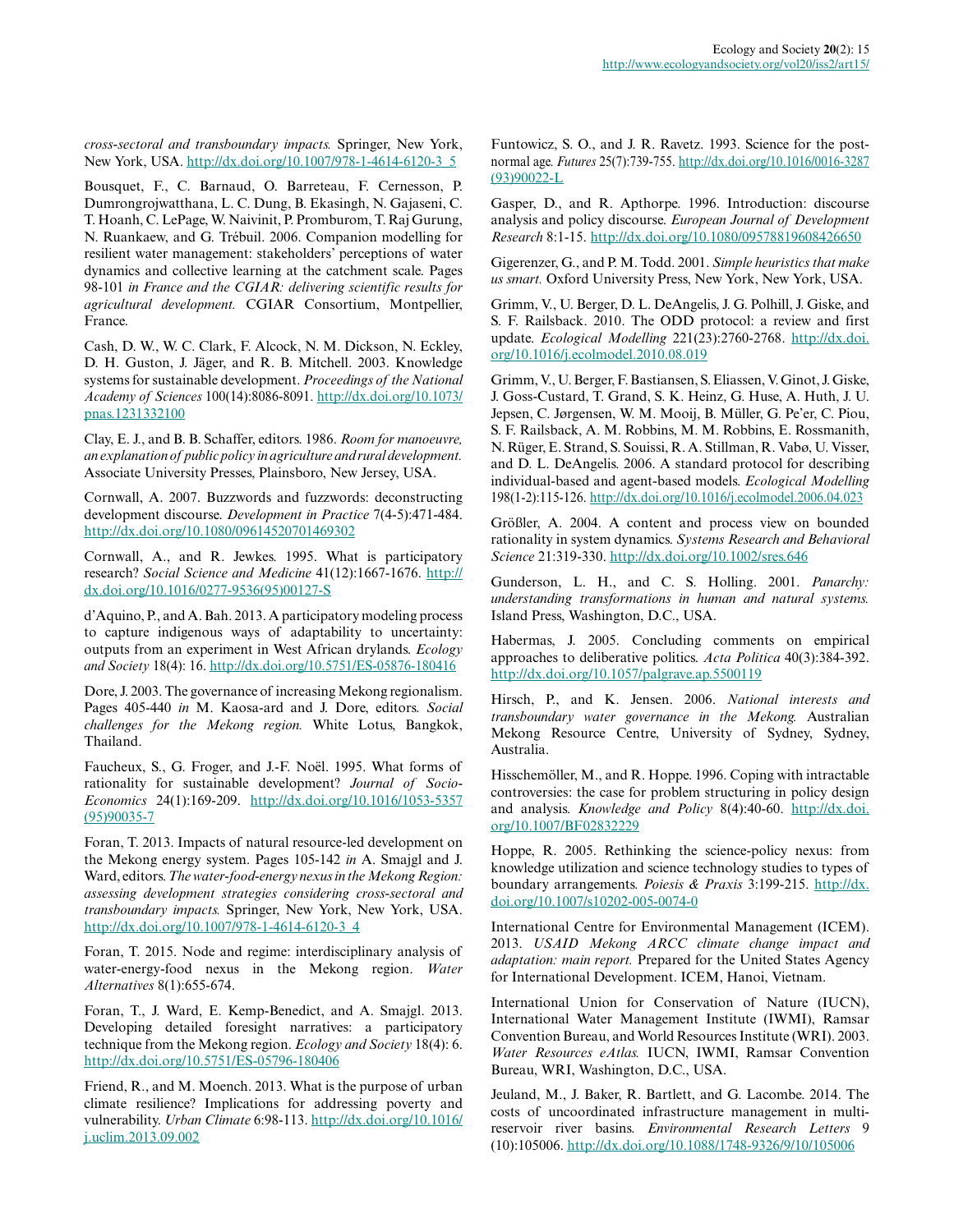Kahneman, D. 2011. *Thinking fast and slow.* Farrar, Straus and Giroux, New York, New York, USA.

Keskinen, M., M. Kummu, A. Salmivaara, P. Someth, H. Lauri, H. de Moel, P. Ward, and P. Sokhem. 2011. *Exploring Tonle Sap futures: baseline results from hydrological and livelihood analyses.* Aalto University and 100Gen Ltd. with Hatfield Consultants Partnership, VU University Amsterdam, EIA Ltd., and Institute of Technology of Cambodia, Phnom Penh, Cambodia.

Keskinen, M., M. Kummu, A. Salmivaara, P. Someth, H. Lauri, H. de Moel, P. Ward, and P. Sokhem. 2013. *Tonle Sap now and in the future? Final Report of the Exploring Tonle Sap Futures study.* Water & Development Publications WD-11. Aalto University and 100Gen Ltd. with Hatfield Consultants Partnership, VU University Amsterdam, EIA Ltd., and Institute of Technology of Cambodia, in partnership with Tonle Sap Authority and Supreme National Economic Council, Phnom Penh, Cambodia.

Kollock, P. 1998. Social dilemmas: the anatomy of cooperation. *Annual Review of Sociology* 24:183-214. [http://dx.doi.](http://dx.doi.org/10.1146%2Fannurev.soc.24.1.183) [org/10.1146/annurev.soc.24.1.183](http://dx.doi.org/10.1146%2Fannurev.soc.24.1.183)

Kummu, M., and J. Sarkkula. 2008. Impact of the Mekong River flow alteration on the Tonle Sap flood pulse. *AMBIO* 37 (3):185-192. [http://dx.doi.org/10.1579/0044-7447\(2008\)37\[185:](http://dx.doi.org/10.1579%2F0044-7447%282008%2937%5B185%3AIOTMRF%5D2.0.CO%3B2) [IOTMRF\]2.0.CO;2](http://dx.doi.org/10.1579%2F0044-7447%282008%2937%5B185%3AIOTMRF%5D2.0.CO%3B2) 

Lacombe, G., S. Douangsavanh, J. Baker, C. T. Hoanh, R. Bartlett, M. Jeuland, and C. Phongpachith. 2014. Are hydropower and irrigation development complements or substitutes? The example of the Nam Ngum River in the Mekong Basin. *Water International* 39(5):649-670. [http://dx.doi.](http://dx.doi.org/10.1080%2F02508060.2014.956205) [org/10.1080/02508060.2014.956205](http://dx.doi.org/10.1080%2F02508060.2014.956205)

Lamberts, D. 2013. *The role and significance of the flood pulse in the functioning and management of the Tonle Sap ecosystem, Cambodia.* Dissertation. KU Leuven, Leuven, Belgium. [online] URL:<https://lirias.kuleuven.be/handle/123456789/398507>

Laswell, H. D. 1971. *A re-view of policy sciences.* Elsevier, New York, New York, USA.

Lauri, H., H. de Moel, P. J. Ward, T. A. Räsänen, M. Keskinen, and M. Kummu. 2012. Future changes in Mekong River hydrology: impact of climate change and reservoir operation on discharge. *Hydrology and Earth System Sciences* 16:4603-4619. [http://dx.doi.org/10.5194/hess-16-4603-2012](http://dx.doi.org/10.5194%2Fhess-16-4603-2012)

Leach, M., R. Mearns, and I. Scoones. 1999. Environmental entitlements: dynamics and institutions in community-based natural resource management. *World Development* 27(2):225-247. [http://dx.doi.org/10.1016/S0305-750X\(98\)00141-7](http://dx.doi.org/10.1016%2FS0305-750X%2898%2900141-7) 

Lebel, L., J. M. Anderies, B. Campbell, C. Folke, S. Hatfield Dodds, T. P. Hughes, and J. Wilson. 2006. Governance and the capacity to manage resilience in regional social-ecological systems. *Ecology and Society* 11(1): 19. [online] URL: [http://www.](http://www.ecologyandsociety.org/vol11/iss1/art19/) [ecologyandsociety.org/vol11/iss1/art19/](http://www.ecologyandsociety.org/vol11/iss1/art19/)

Liu, S., P. Lu, D. Liu, and P. Jin. 2007. Pinpointing source of Mekong and measuring its length through analysis of satellite imagery and field investigations. *Geo-spatial Information Science* 10(1):51-56. [http://dx.doi.org/10.1007/s11806-007-0011-6](http://dx.doi.org/10.1007%2Fs11806-007-0011-6) 

Maru, Y. T. 2010. *Resilient regions: clarity of concepts and challenges to systemic measurement.* CSIRO Working Paper Series. CSIRO, Canberra, Australia.

McIntyre, A. 2008. *Participatory action research.* Sage, Thousand Oaks, California, USA. [http://dx.doi.org/10.4135/9781483385679](http://dx.doi.org/10.4135%2F9781483385679) 

Mekong River Commission (MRC). 2011. *Planning atlas of the Lower Mekong Basin.* Mekong River Commission, Vientiane, Lao PDR.

Mingsarn, K., and J. Dore, editors. 2003. *Social challenges for the Mekong region.* White Lotus, Bangkok, Thailand.

Molle, F., T. Foran, and P. Floch. 2009. Introduction: changing waterscapes in the Mekong region: historical background and context. Pages 1-19 *in* F. Molle, T. Foran, and M. Käkönen, editors. Contested waterscapes in the Mekong region: hydropower, livelihoods and governance. Earthscan, London, UK.

O'Brien, K. L., and R. M. Leichenko. 2000. Double exposure: assessing the impacts of climate change within the context of economic globalization. *Global Environmental Change* 10 (3):221-232. [http://dx.doi.org/10.1016/S0959-3780\(00\)00021-2](http://dx.doi.org/10.1016%2FS0959-3780%2800%2900021-2) 

Ostrom, E. 2010. Polycentric systems for coping with collective action and global environmental change. *Global Environmental Change* 20(4):550-557. [http://dx.doi.org/10.1016/j.gloenvcha.2010.07.004](http://dx.doi.org/10.1016%2Fj.gloenvcha.2010.07.004)

Pech, S. 2013. Water sector analysis. Pages 19-60 *in* A. Smajgl and J. Ward, editors. *The water-food-energy nexus in the Mekong Region: assessing development strategies considering cross-sectoral and transboundary impacts.* Springer, New York, New York, USA. [http://dx.doi.org/10.1007/978-1-4614-6120-3\\_2](http://dx.doi.org/10.1007%2F978-1-4614-6120-3_2) 

Perez, P., S. Aubert, W. Daré, R. Ducrot, N. Jones, J. Queste, G. Trébuil, and A. Van Paassen. 2014. Assessment and monitoring of the effects of the ComMod approach. Pages 155-187 *in* M. Étienne, editor. *Companion modelling: a participatory approach to support sustainable development.* Editions Quae, Versailles, France. [http://dx.doi.org/10.1007/978-94-017-8557-0\\_7](http://dx.doi.org/10.1007%2F978-94-017-8557-0_7)

Pielke, Jr., R. A. 2007. *The honest broker: making sense of science in policy and politics.* Cambridge University Press, Cambridge, UK. [http://dx.doi.org/10.1017/CBO9780511818110](http://dx.doi.org/10.1017%2FCBO9780511818110) 

Schwartz, S. H. 1992. Universals in the content and structure of values: theory and empirical tests in 20 countries. Pages 1–65 *in* M. Zanna, editor. *Advances in experimental social psychology.* Academic Press, New York, New York, USA.

Schwartz, S. H. 1994. Are there universal aspects in the structure and contents of human values? *Journal of Social Issues* 50 (4):19-45.<http://dx.doi.org/10.1111/j.1540-4560.1994.tb01196.x>

Scott, J. C. 2009. *The art of not being governed: an anarchist history of upland Southeast Asia.* Yale University Press, New Haven, Connecticut, USA.

Sen, A. 2009. *The idea of justice.* Belknap Press of Harvard University Press, Cambridge, Massachusetts, USA.

Shore, C., and S. Wright. 1997. Anthropology of policy: critical perspectives on governance and power. Routledge, London, UK.